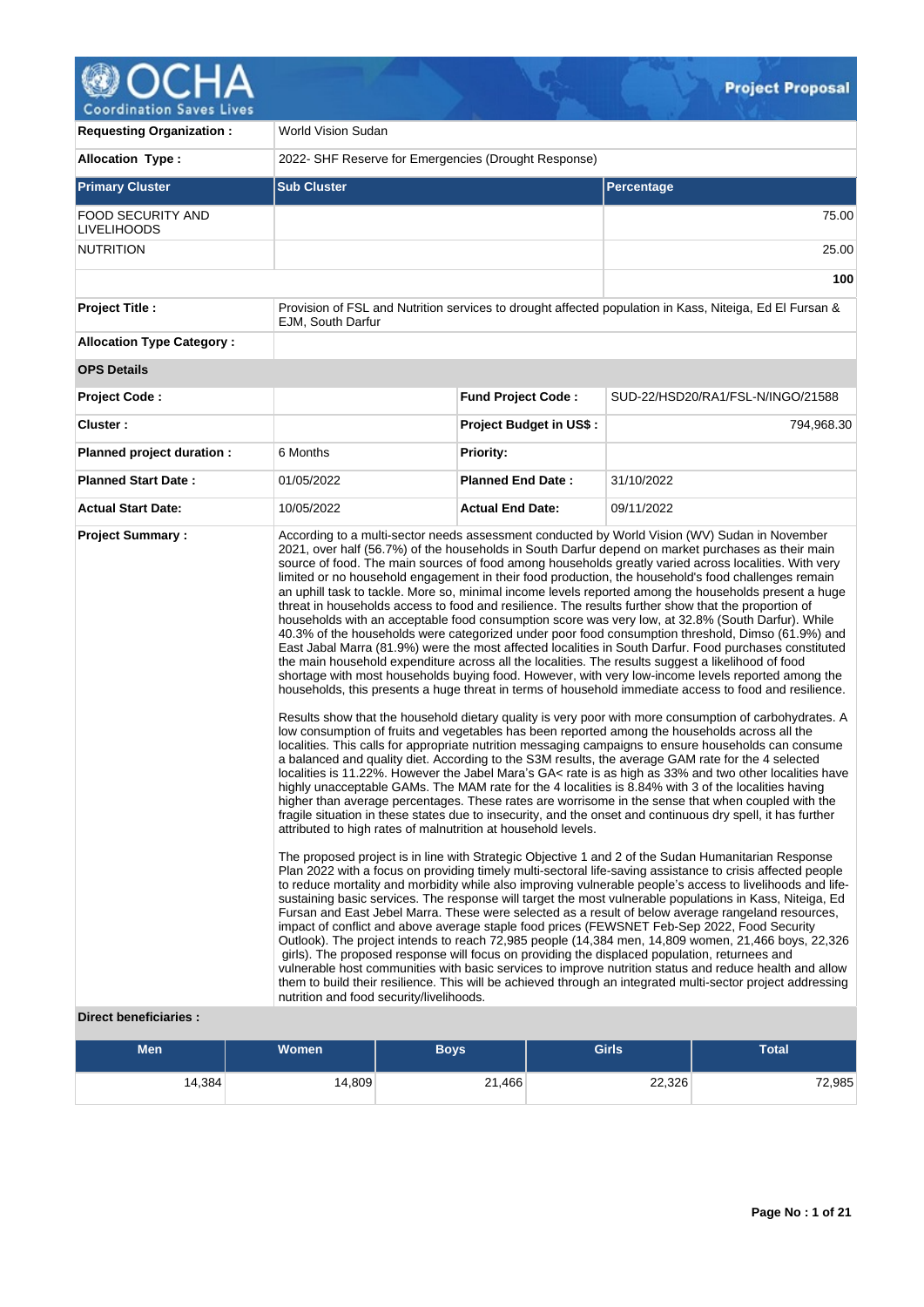# **Other Beneficiaries :**

| <b>Beneficiary name</b>        | <b>Men</b> | Women  | <b>Boys</b> | <b>Girls</b> | <b>Total</b> |
|--------------------------------|------------|--------|-------------|--------------|--------------|
| <b>Host Communities</b>        | 12,811     | 13,133 | 19,098      | 19,814       | 64,856       |
| Returnees                      | 679        | 735    | 1.029       | 1,095        | 3,538        |
| Internally Displaced People    | 679        | 735    | 1.029       | 1.095        | 3,538        |
| Refugees                       | 215        | 206    | 310         | 322          | 1,053        |
| <b>Indirect Beneficiaries:</b> |            |        |             |              |              |

# 10,000 persons

The pasture seed restoration will be done on animal traditional routes, these routes are mapped by the local ministry and are used by pastoralists during the yearly migration of animals from North to South Sudan. Although the exact areas are yet to be defined by the ministry, looking at the known routes, we can still estimate around 10,000 pastoralists to pass by those routes during yearly migration and animals benefit from the growing grass. This impact is expected due to the high rate of seed planned for broadcasting, which will enhance germination of a bigger proportion of seeds

#### **Catchment Population:**

#### **Link with allocation strategy :**

The proposed project is in line with Strategic Objective 1 and 2 of the Sudan Humanitarian Response Plan 2022 with a focus on providing timely multi-sectoral life-saving assistance to crisis affected people to reduce mortality and morbidity while also improving vulnerable people's access to livelihoods and life-sustaining basic services.

The response will target the most vulnerable populations in Kass, Niteiga, Ed Fursan and East Jebel Marra. The proposed response will focus on providing the displaced population, returnees and vulnerable host communities with basic services to improve nutrition status and reduce health and allow them to build their resilience. This will be achieved through an integrated multi-sector project addressing nutrition and food security/livelihoods. The project will be implemented in a location where WV Sudan will interact with the following parties:

1. Government of Sudan officials which include but are not limited to HAC, relevant line ministries.

2. SLA - authorities (HUMANITARIAN affairs).

3. Community leaders and targeted beneficiaries. 4. Local partners (NGOs) namely NAHA and JMCO.

# **Sub-Grants to Implementing Partners :**

| <b>Partner Name</b>                                   | <b>Partner Type</b> |  | <b>Budget in US\$</b>       |
|-------------------------------------------------------|---------------------|--|-----------------------------|
|                                                       |                     |  |                             |
| Other funding secured for the same project (to date): |                     |  |                             |
| <b>Other Funding Source</b>                           |                     |  | <b>Other Funding Amount</b> |

### **Organization focal point :**

| <b>Name</b>                      | Title                                   | <b>Email</b>                 | Phone         |  |  |  |  |
|----------------------------------|-----------------------------------------|------------------------------|---------------|--|--|--|--|
| Tonny Omondi                     | <b>Grant Acquisition</b><br>Manager     | tonny omondi@wvi.org         | +249900945536 |  |  |  |  |
| Jessica Choong                   | Programme Officer                       | jessica choong@wvi.org       | +249900285492 |  |  |  |  |
| Nuha Awad Osman                  | <b>GAM and Compliance</b><br>Manager    | nuha awad@wvi.org            | +249912165050 |  |  |  |  |
| Semere Deribe                    | <b>Grants Finance Manager</b>           | Semere Deribe@wvi.org        | +249912532548 |  |  |  |  |
| Howida El Tayeb Adam Ahmed       | Food Security and<br>Livelihood Manager | howida ahmed@wvi.org         | +249923300898 |  |  |  |  |
| Geoffrey Babughirana             | <b>Health and Nutrition</b><br>Manager  | geoffrey_babughirana@wvi.org | +249900988545 |  |  |  |  |
| <b>BACKGROUND</b>                |                                         |                              |               |  |  |  |  |
| 1. Humanitarian context analysis |                                         |                              |               |  |  |  |  |

#### **2. Needs assessment**

A Multi-Sector Needs Assessment (MSNA) was conducted by World Vision Sudan in the South and East Darfur States of Sudan. The assessment data was collected between 7th and 23rd November 2021 across 14 localities, including; 7 localities from South Darfur and 7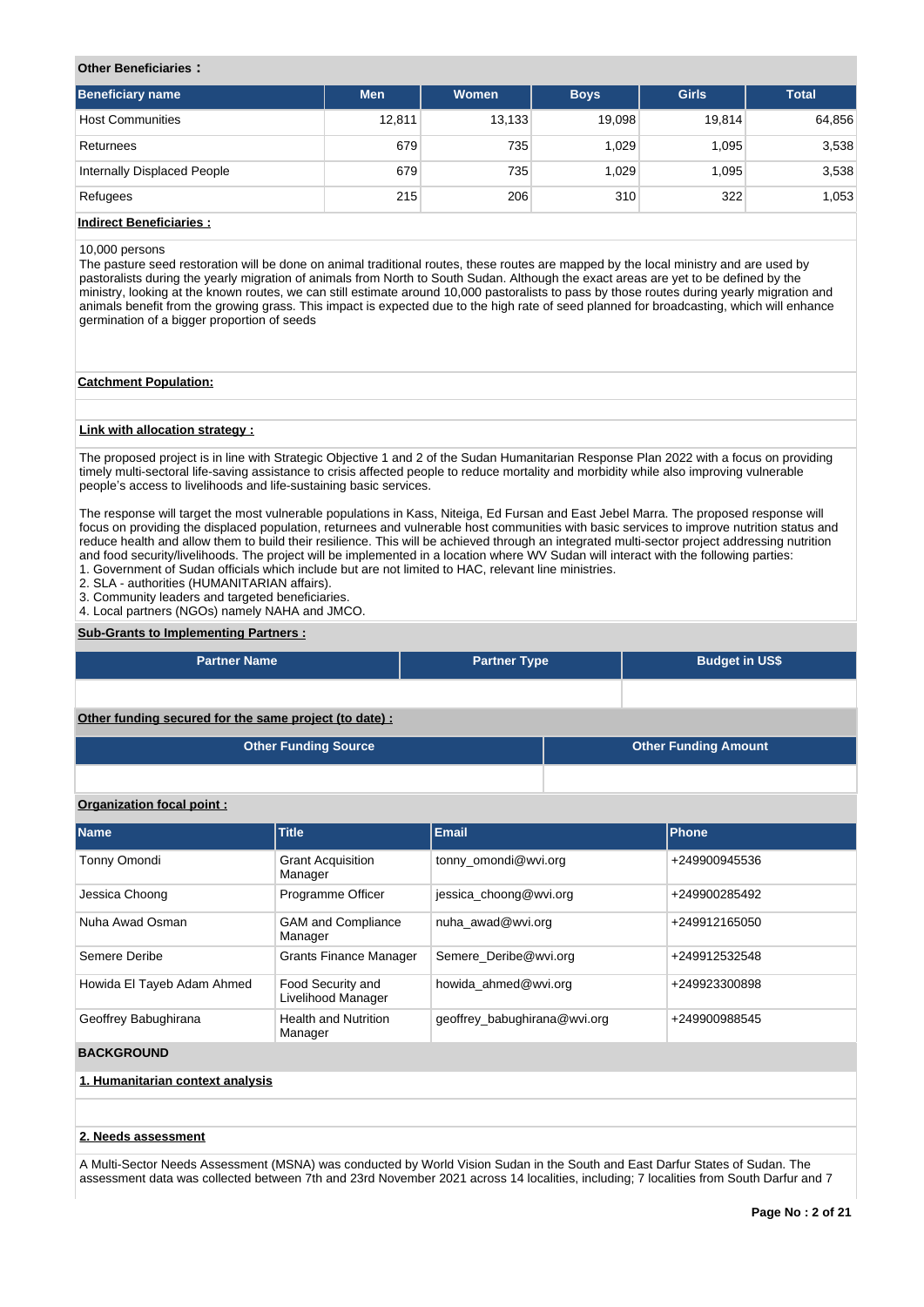localities from East Darfur. To achieve the assessment objectives, a mix of both quantitative and qualitative data collection and analysis methods was used. The quantitative data collection involved household surveys. The qualitative methods involved focus group discussions (FGDs) with men and women, Internally Displaced Persons (IDP) and the host communities and key informant interviews with the community leaders. The Lot Quality Assurance Sampling (LQAS) technique was employed to facilitate sampling for quantitative data collection. Each locality was considered as catchment area with five supervision areas/communities identified. A sample of 19 households was drawn from each community, making n=95 for each district at a 95% confidence interval. The main objective of the assessment was to identify the urgent priority needs of the households in the target localities.

According to the assessment, over half (56.7%) of the households in South Darfur depend on market purchases as their main source of food. The main sources of food among households greatly varied across localities. With very limited or no household engagement in their food production, the household's food challenges remain an uphill task to tackle. More so, minimal income levels reported among the households present a huge threat in household access to food and resilience. The results further show that the proportion of households with an acceptable food consumption score was very low at 32.8% (South Darfur). While 40.3% of the households were categorized under poor food consumption threshold, Dimso (61.9%) and East Jabal Marra (81.9%) were the most affected localities in South Darfur. Results show that the household dietary quality is very poor with more consumption of carbohydrates. A low consumption of fruits and vegetables has been reported among the households across all the localities. This calls for appropriate nutrition messaging campaigns to ensure households can consume a balanced and quality diet.

The prevalence of malnutrition is likely to worsen if the notable underlying causes are not timely addressed. The key factors noted in this assessment include poor infant and young child feeding and WASH practices, low immunization, de-worming, vitamin A coverage, and health care services. The targeted localities are among those with a noticeable increase in OTP admissions between September to Feb 2021/2022 compared to the same period in 2020/2021. This noticeable increase is in line with the dry spell period and hence a contribution to the increasing rates of malnutrition. The dry spell has notably contribution to the inability of crops proliferation and growth and hence the harvests from the gardens keep on deterioration from one season to another. Further still, the dry spell has affected water and pasture for animal feeding and hence more animals have not been able to survive and therefore contributing to hunger.

According to the S3M results, the average GAM rate for the 47 selected localities is 11.22%, however the Jabel Mara's GAM< rate is as high as 33% and two other localities have highly unacceptable GAMs. The MAM rate for the 47 localities is 8.84% with 3 of the localities having higher than average. These rates are worrisome in the sense that when coupled with the fragile situation in these states due to insecurity, and the onset and continuous dry spell has further attributed to high rates of malnutrition at household levels. The apparent situation for the need to provide care for acute malnutrition requires a continuum of care approach.

# **3. Description Of Beneficiaries**

#### **4. Grant Request Justification**

#### FSL:

Due to pastoralist households having very low access to agricultural extension services and veterinary services, World Vision Sudan will provide urgent veterinary services through the existing Community Animal Health Workers (CAHW's). Support will include conducting animal husbandry sessions and vaccination campaigns with the goal of vaccinating livestock against common diseases in the area. The vaccination will also depend on availability of vaccines at the ministry. WV will provide forage seeds to support the targeted communities to not only acquire affordable forage for their livestock but also restore the grazing lands. The activity will be conducted in collaboration with local ministry of agriculture and animal production and community of the area. Pasture plants seed will include varieties that used to exist naturally in the area in the past and that are palatable to animal. The scattering of pasture seed will be done by daily workers hired from the community and the ministry will technically supervise the process. Final number of pastoralists that will benefit from newly generated grazing area will be defined after the ministry allocates the area for scattering the pasture seeds, that is strictly managed by them, following maps of traditional animal routes (Murhal), but World Vision estimates 10,100 people in total. To address the challenge of high input prices and the use of poor quality and low yielding seed, the project will procure and distribute drought resistant/improved seeds. This will include certified sorghum, millet, and groundnut seeds.The project will also provide fodder and salt licks because of low feed availability. WV will target 1,200 households. WV will also carry out cash distribution to the most vulnerable households intended to meet urgent food needs. WV will utilize the Cash Working Group draft MEB, as well as experience with ongoing WFP programming to finalize the cash transfer value for this project. 250 most vulnerable women headed households will be targeted.

#### Nutrition:

The nutrition intervention will contribute to the reduction of hunger. The response will implement the community management of acute malnutrition (CMAM) model. World Vision will support 4 static outpatient therapeutic care centers (OTPs) (1 in each locality) with each of the OTP supporting 3 monthly outreaches taking therapeutic services to far areas from the PHU. To promote continuum of care, there will be TSFP at the OTP sites to ensure CU5 and the PLWs are enrolled into care. Further still, the Community Health workers (CHWs) will facilitate active case finding and follow up of malnourished children, pregnant and lactating mothers. The CHWs will further be responsible for referral of those that require to be cared for in the OTP and Stabilization center (SC). In order to promote early identification, World Vision will work with the Lead Mothers at the Mother care group level to facilitate Mother Led MUAC to ensure more malnourished PLWs and children under 5 years are being included. With the State Ministry of Health Technical back stopping, supervision, mentorship and capacity building will be done collaboratively to ensure health care staff, CHWs and Lead Mothers are appropriately supported. Availability of life saving commodities, RUTF and other essential nutrition supplies will be ensured. World Vision will work to provide preventive IYCF-E services including establishing the IYCF corner in the OTP/TSFP, Vit A supplementation and iron/folic for PLWs, integration of minimum requirement for WASH, FSL Health as recommended by the sector. AAP at the minimum (complain and feedback mechanisms, transparency on the services to be provided in nutrition and that are free), GBV referral pathways and ensuring that the mobile team services are integrated with health services

#### **5. Complementarity**

**LOGICAL FRAMEWORK**

**Overall project objective**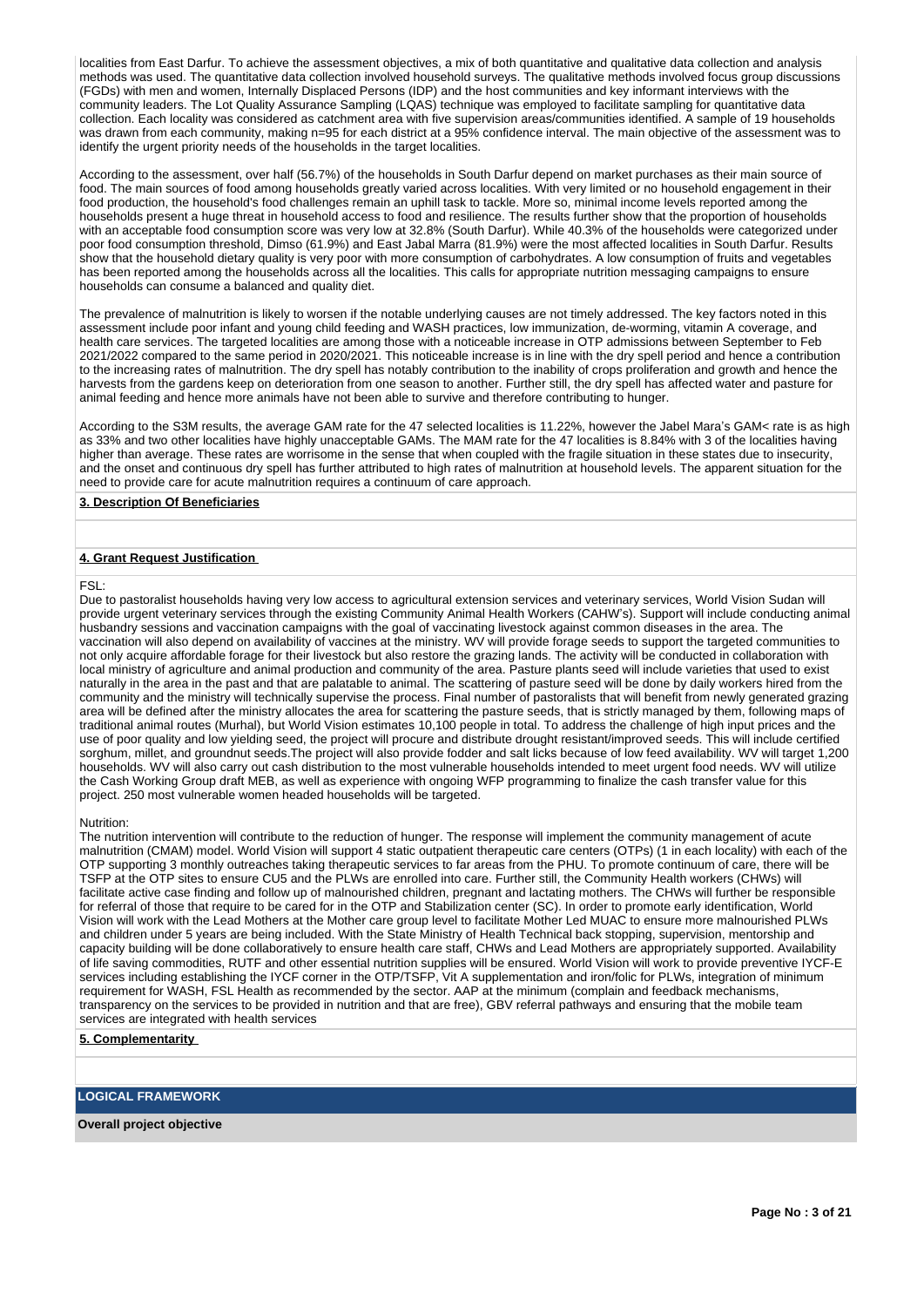**This allocation focuses on food security and livelihood support and nutrition interventions. Vulnerable farmers and animal breeders will be supported with livestock vaccination, distribution of drought-resistant seeds, forage seeds and complementary cash distributions, to improve their access to production assets and increase their self-reliance. Additionally, the community management of acute malnutrition (CMAM) model will be implemented.** 

#### **FOOD SECURITY AND LIVELIHOODS Cluster objectives Strategic Response Plan (SRP) objectives Percentage of activities** Support self-reliance of affected households by protecting and building productive assets and restoring or creating income-generating opportunities to save and sustain lives. SO2: Improve vulnerable people's access to livelihoods and life-sustaining basic services 100

**Contribution to Cluster/Sector Objectives :** The designed activities will greatly contribute to the cluster objective, as the distributed cereals seeds and cash crop, the vaccinations of animals and trainings of Community Animal Health Workers (CAWSs), the cash distributed to vulnerable women will provide vulnerable people with inputs and trainings to produce more food and access more income that will increase their access to productive assets and eventually save lives, same is the pasture restoration through scattering of pasture seed will help provide grazing for animals and regenerate the range land. Beneficiaries of these activities will also benefit from cash to purchase urgent food needs during the hunger period and ensure the success of seed broadest.

# **Outcome 1**

Increase food availability and access to livelihood of targeted food insecure people at South Darfur state

#### **Output 1.1**

#### **Description**

10,500 most vulnerable people at South Darfur state are provided with emergency agricultural inputs and extension services.

#### **Assumptions & Risks**

- Security situation is assume to be stable, allowing implementation of the project activities at targeted localities.

- Humanitarian access to targeted localities assumed to remain facilitated by the local authorities at the state level.

- No major communities movements during project implementation period.

- Targeted communities are expected to welcome and participate in the project, due to long presence of WVI in the state.

- delay of signing the Technical Agreement for activities consider very probable risk,. mitigation measures includes early coordination with local authority at state level to facilitate the process, even at early stages of acceptance of fund proposal by donor.

- Access to East Jabal Marra remains big concern. Early and effective contacts and coordination with local authority and actors in the area remain to be the major mitigation measures for this risk.

# **Indicators**

|                                             |                                                                                                                            |                                                                                                                                                                                                                                                                                                                                                                                                                                                                                                                                                                                                                                                                                                                                                                                                                                                                                                                                                                                                                                                                                                                                                                                                                                                                                                                                                                                                                                                              | End cycle beneficiaries | <b>End</b><br>cycle |                   |  |               |
|---------------------------------------------|----------------------------------------------------------------------------------------------------------------------------|--------------------------------------------------------------------------------------------------------------------------------------------------------------------------------------------------------------------------------------------------------------------------------------------------------------------------------------------------------------------------------------------------------------------------------------------------------------------------------------------------------------------------------------------------------------------------------------------------------------------------------------------------------------------------------------------------------------------------------------------------------------------------------------------------------------------------------------------------------------------------------------------------------------------------------------------------------------------------------------------------------------------------------------------------------------------------------------------------------------------------------------------------------------------------------------------------------------------------------------------------------------------------------------------------------------------------------------------------------------------------------------------------------------------------------------------------------------|-------------------------|---------------------|-------------------|--|---------------|
| Code                                        | <b>Cluster</b>                                                                                                             | Indicator                                                                                                                                                                                                                                                                                                                                                                                                                                                                                                                                                                                                                                                                                                                                                                                                                                                                                                                                                                                                                                                                                                                                                                                                                                                                                                                                                                                                                                                    | <b>Men</b>              | <b>Women</b>        | <b>Boys Girls</b> |  | <b>Target</b> |
| Indicator 1.1.1                             | <b>FOOD SECURITY AND</b><br><b>LIVELIHOODS</b>                                                                             | Number of HHs receiving agricultural kits                                                                                                                                                                                                                                                                                                                                                                                                                                                                                                                                                                                                                                                                                                                                                                                                                                                                                                                                                                                                                                                                                                                                                                                                                                                                                                                                                                                                                    |                         |                     |                   |  | 10,500        |
| - Distribution Reports                      | <b>Means of Verification : - Signed distribution list.</b>                                                                 |                                                                                                                                                                                                                                                                                                                                                                                                                                                                                                                                                                                                                                                                                                                                                                                                                                                                                                                                                                                                                                                                                                                                                                                                                                                                                                                                                                                                                                                              |                         |                     |                   |  |               |
| Indicator 1.1.2                             | FOOD SECURITY AND<br><b>LIVELIHOODS</b>                                                                                    | [PWD]: Number of PWD received agriculture input<br>or other livelihood supports                                                                                                                                                                                                                                                                                                                                                                                                                                                                                                                                                                                                                                                                                                                                                                                                                                                                                                                                                                                                                                                                                                                                                                                                                                                                                                                                                                              | 73                      | 77                  |                   |  | 150           |
| - Distribution reports<br><b>Activities</b> | <b>Means of Verification : - Cereals seeds distribution list</b><br>- pictures and documentation of distribution campaign. |                                                                                                                                                                                                                                                                                                                                                                                                                                                                                                                                                                                                                                                                                                                                                                                                                                                                                                                                                                                                                                                                                                                                                                                                                                                                                                                                                                                                                                                              |                         |                     |                   |  |               |
| Activity 1.1.1                              |                                                                                                                            |                                                                                                                                                                                                                                                                                                                                                                                                                                                                                                                                                                                                                                                                                                                                                                                                                                                                                                                                                                                                                                                                                                                                                                                                                                                                                                                                                                                                                                                              |                         |                     |                   |  |               |
|                                             | <b>Standard Activity: Not Selected</b>                                                                                     |                                                                                                                                                                                                                                                                                                                                                                                                                                                                                                                                                                                                                                                                                                                                                                                                                                                                                                                                                                                                                                                                                                                                                                                                                                                                                                                                                                                                                                                              |                         |                     |                   |  |               |
|                                             | Improved cereals varieties seeds distribution;                                                                             | To address the challenge of high input prices and the use of poor quality and low yielding cereal seeds, the project will procure and<br>distribute drought resistant/improved cereals seeds. Each targeted HH will receive a kit of 9kg of certified seeds of early maturing varieties of<br>sorghum (WadAhmed, Butana, Arfa Gadamk, depending on availability of improved seed in the market) and 3kg of drought resistance early<br>maturing variety of Millet Ashana and 22kg of unshelled cash crop groundnut seeds. The amount of sorghum and millet distributed will be<br>enough to cultivate 4 Feddan while the groundnut will be enough to cultivate 0.5 Feddan. Identification will be done through FGD with<br>community members at villages to select the most vulnerable HH and one extension agent from the ministry will provide extension<br>messages on good cultural practices during the distribution. The 4 localities will be targeted with this activity, the number per locality will be<br>defined during identification phase by field teams. In total, WV will target 1,7500 households. within these HH, 150 HH having one member<br>with disability will be targeted by the action in the 4 localities, estimation of HH is done according to community members estimation of<br>pumber of PWD in their communities in the targeted villages. The project team will conduct monthly monitoring visits (2 visits/month/locality) |                         |                     |                   |  |               |

communities, in the targeted villages. The project team will conduct monthly monitoring visits ( for 3 months, to farmers locations to monitor cultivation and give extension messages to farmers on technical package for cereals cultivation.

# **Output 1.2**

# **Description**

3 animal vaccinations campaigns are conducted at Ed Alfursan, Kass and Niteiga localities at South Darfur state

#### **Assumptions & Risks**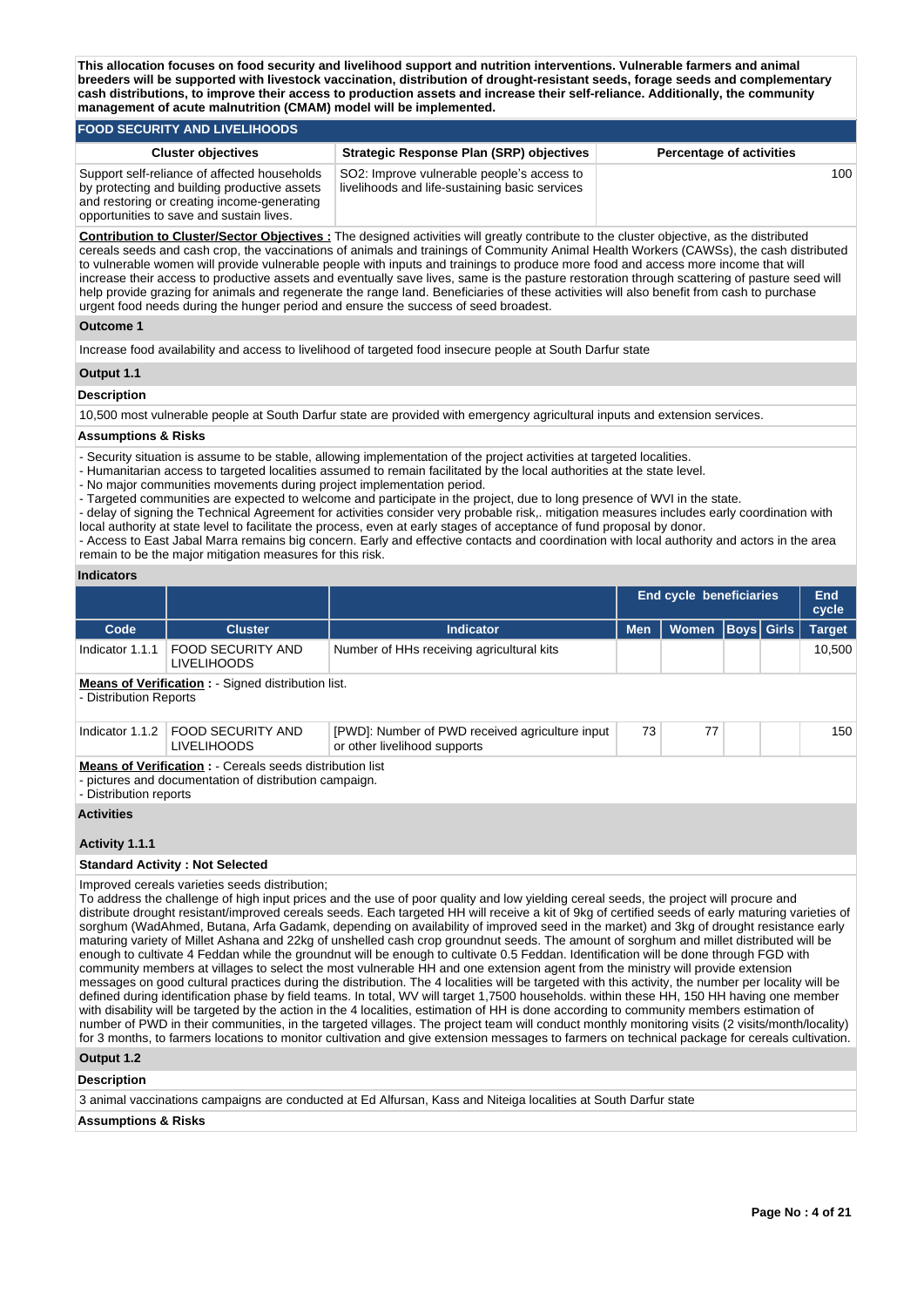- Vaccines are available and provided by the local authorities.

- Security situation is assume to be stable, allowing implementation of the project activities at targeted localities.

- Humanitarian access to targeted localities assumed to remain facilitated by the local authorities at the state level.

- No major communities movements during project implementation period.

- Targeted communities are expected to welcome and participate in the project, due to long presence of WV in the state.

- Delay of signing the Technical Agreement for activities consider very probable risk,. mitigation measures includes early coordination with local authority at state level to facilitate the process, even at early stages of acceptance of fund proposal by donor.

| <b>Indicators</b>              |                                                                                                                                       |                                                                                                                                                                                                                                                                                                                                                                                                                                                                                                                                                                      |            |                                |  |                   |               |
|--------------------------------|---------------------------------------------------------------------------------------------------------------------------------------|----------------------------------------------------------------------------------------------------------------------------------------------------------------------------------------------------------------------------------------------------------------------------------------------------------------------------------------------------------------------------------------------------------------------------------------------------------------------------------------------------------------------------------------------------------------------|------------|--------------------------------|--|-------------------|---------------|
|                                |                                                                                                                                       |                                                                                                                                                                                                                                                                                                                                                                                                                                                                                                                                                                      |            | <b>End cycle beneficiaries</b> |  |                   |               |
| Code                           | <b>Cluster</b>                                                                                                                        | <b>Indicator</b>                                                                                                                                                                                                                                                                                                                                                                                                                                                                                                                                                     | <b>Men</b> | <b>Women</b>                   |  | <b>Boys</b> Girls | <b>Target</b> |
| Indicator 1.2.1                | FOOD SECURITY AND<br><b>LIVELIHOODS</b>                                                                                               | Number of animals treated/vaccinated                                                                                                                                                                                                                                                                                                                                                                                                                                                                                                                                 |            |                                |  |                   | 18,000        |
|                                | <b>Means of Verification: - Signed beneficiaries list</b><br>-Number of doses of vaccines provided<br>- Vaccination campaigns reports |                                                                                                                                                                                                                                                                                                                                                                                                                                                                                                                                                                      |            |                                |  |                   |               |
| <b>Activities</b>              |                                                                                                                                       |                                                                                                                                                                                                                                                                                                                                                                                                                                                                                                                                                                      |            |                                |  |                   |               |
| Activity 1.2.1                 |                                                                                                                                       |                                                                                                                                                                                                                                                                                                                                                                                                                                                                                                                                                                      |            |                                |  |                   |               |
|                                | <b>Standard Activity: Not Selected</b>                                                                                                |                                                                                                                                                                                                                                                                                                                                                                                                                                                                                                                                                                      |            |                                |  |                   |               |
| the ministry.                  | Provision of veterinary services:                                                                                                     | 18 Community Animal Health Workers (CAHW's) 6 from each locality will be provided with training on animal husbandry sessions.<br>Vaccination campaigns with be conducted with the goal of vaccinating livestock against common diseases in the area targeting 3,000<br>households. 3 ministry campaigns, 1 in each targeted locality will be supported by the project, each for 7 days, expected for each campaign<br>to vaccinate 1,000 animal per day, total animal to be vaccinated is 21,000 animals. The vaccination will depend on availability of vaccines at |            |                                |  |                   |               |
| Output 1.3                     |                                                                                                                                       |                                                                                                                                                                                                                                                                                                                                                                                                                                                                                                                                                                      |            |                                |  |                   |               |
| <b>Description</b>             |                                                                                                                                       |                                                                                                                                                                                                                                                                                                                                                                                                                                                                                                                                                                      |            |                                |  |                   |               |
|                                |                                                                                                                                       | 1620 most vulnerable people at East Jabal Marra locality are provided with emergency cash transfer to buy food.                                                                                                                                                                                                                                                                                                                                                                                                                                                      |            |                                |  |                   |               |
| <b>Assumptions &amp; Risks</b> |                                                                                                                                       |                                                                                                                                                                                                                                                                                                                                                                                                                                                                                                                                                                      |            |                                |  |                   |               |
|                                |                                                                                                                                       | rende and the second contract of the second contract of the second contract of the second contract of the second                                                                                                                                                                                                                                                                                                                                                                                                                                                     |            |                                |  |                   |               |

- Security situation is assume to be stable, allowing implementation of the project activities at targeted localities.

- Humanitarian access to targeted localities assumed to remain facilitated by the local authorities at the state level.

- No major communities movements during project implementation period.

- Targeted communities are expected to welcome and participate in the project, due to long presence of WVI in the state.

- Finance service providers are expected to facilitate the cash transfers to targeted beneficiaries

- delay of signing the Technical Agreement for activities consider very probable risk,. mitigation measures includes early coordination with local authority at state level to facilitate the process, even at early stages of acceptance of fund proposal by donor.

- Access to East Jabal Marra remains big concern. Early and effective contacts and coordination with local authority and actors in the area remain to be the major mitigation measures for this risk.

#### **Indicators**

|                 |                                  |                                                                                         |     | <b>End cycle beneficiaries</b>      |     |     |       |
|-----------------|----------------------------------|-----------------------------------------------------------------------------------------|-----|-------------------------------------|-----|-----|-------|
| Code            | <b>Cluster</b>                   | <b>Indicator</b>                                                                        |     | Men   Women   Boys   Girls   Target |     |     |       |
| Indicator 1.3.1 | FOOD SECURITY AND<br>LIVELIHOODS | Number of beneficiaries reached with<br>conditional/unconditional livelihood assistance | 308 | 340                                 | 470 | 502 | 1.620 |

**Means of Verification :** -Cash transfer prove from financial service providers

- Signed beneficiaries list.

- Activity Report.

**Activities**

# **Activity 1.3.1**

#### **Standard Activity : Not Selected**

Cash distribution;

WV will also carry out cash distribution to the most vulnerable households intended to meet urgent food needs. WV will utilize the Cash Working Group draft MEB, as well as experience with ongoing WFP programming to finalize the cash transfer value for this project. 240 most vulnerable women headed households will be targeted, team will conduct FGD with community members at villages level for them to nominate the most vulnerable women heading HH. selection criteria will be lack of assets, land for cultivation and lack of livestock . Each targeted women will be provided with \$94 per month, for 4 months, intended to cover 75% of the cost of food basket.

#### **Activity 1.3.2**

**Standard Activity : Not Selected**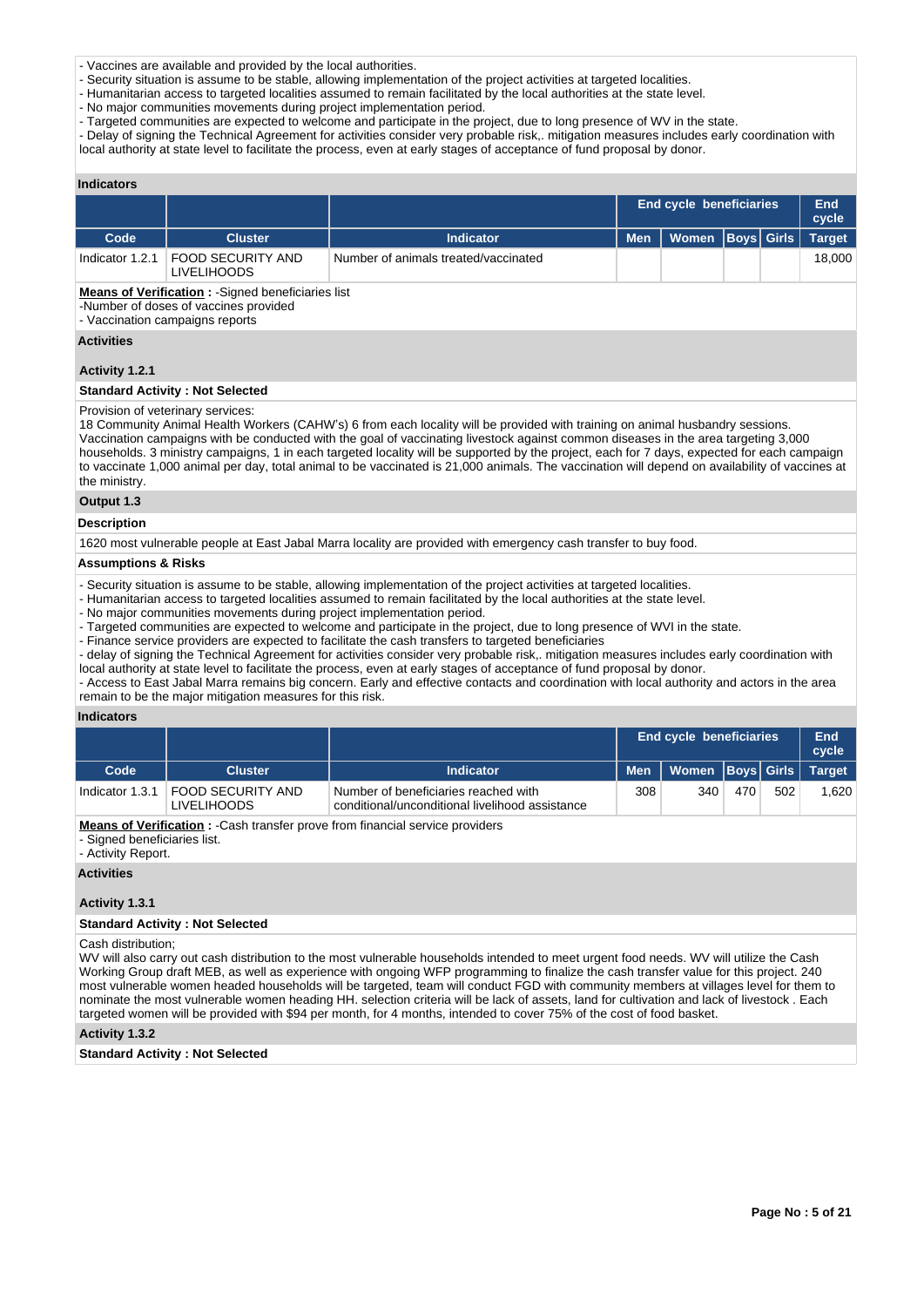Scattering of pasture seeds on 60 Feddan of range land and monitor growth of plants by 30 cash for work beneficiaries: WV will provide forage seeds to support the targeted communities to not only acquire forage for their livestock but also restore the grazing lands, thereby strengthening their capacity in responding to crisis in the future. Seed for forage plants will be sourced from ministry of Agriculture, Animal Resources, Fisheries and Rangeland and local markets, if available. The activity will be conducted in collaboration with local ministry of the area. Pasture plants seed will include varieties that used to exist naturally in the area in the past and that are palatable to animal, that includes but not limited to; Dactyloteniuma egyptium (Abu Asabih), Echinochla colona (Difra), Zornia glochidiata (Haskaneet) and many other varieties, depending on availability of seeds. Area to be covered in the 3 localities will be 60 Feddans, scattering during 12 days in each area. The seed rate is 10kg/feddan. The scattering of pasture seed will be done by daily workers hired from the community, they will be provided with land disturbance hand tool. The local ministry will technically supervise the process. The plant types selected will normally complete their life cycles during the rainy season and produce seeds that will retain in the ground, ready for next year rains to grow and so on. 30 vulnerable households pastoralists from area will be selected to participate in this activity as direct beneficiaries (cash for work), to participate in scattering but mainly to monitor the growth during the rainy season). The use of cash approach at this activity is selected because it services multi-purposes, 1st is for protect the small seedlings till reaching mature plants that produces seeds for next year, this step is very necessary as it participate in sustaining this action, due to short duration of the project (normally, a 2nd scattering in the coming year is recommended) and 2nd to provide vulnerable HH at area with cash support during hunger period and 3rd is to spread the information about scattering and increase the sense of ownership within targeted communities. These beneficiaries who are basically pastoralists from the area knows very well their area and other herd owners, so they are the best to understand the benefit of scattering and are the right persons to provide protection advices to their fellow animal owners and keep an eye the growth of the new plants. Each of the 30 beneficiary will be asked to do a full day wandering around visit to specific sector of the scattered area once a week. During the visit, they will inform any person around the area about scattered seed and request them not to allow animals to graze on newly germinated seedlings, to allow plants to complete their lifecycle. They will pay 4 visits per month, for 3 months, and report his/her observations to monitoring team who will visit the area twice a month. Beneficiaries will be paid \$94 per month, for 3 months, in SDG. Final number of pastoralists that will benefit from newly generated grazing area will be defined after the ministry allocates the area for scattering the pasture seeds, that is strictly managed by them, following maps of traditional animal routes (Murhal), but WV estimates 10,100 people in total. scattering will be done just before or in the early stages of the rainy season to give the shrubs enough time to grow before the rains end.

**Additional Targets :** The activity of pasture restoration has added value of restoring the natural pasture for bigger number of people. As the area targeted will b e mostly traditionally animal routes, many pastoralist are expected to pass through these routes during their yearly migration from North to South and benefits from grown plants. The area coverage is expected to be through many traditionally animal routes as it exists in 3 different localities, although the final locations will be defined by the ministry, we can estimate that around 10,000 people will benefit from this grazing land during the migration season.

#### **NUTRITION**

| <b>Cluster objectives</b>                                                                                                                                                                                              | <b>Strategic Response Plan (SRP) objectives</b>                                                                             | <b>Percentage of activities</b> |
|------------------------------------------------------------------------------------------------------------------------------------------------------------------------------------------------------------------------|-----------------------------------------------------------------------------------------------------------------------------|---------------------------------|
| Scale-up access to quality integrated life-<br>saving treatment and preventive nutrition<br>services to reduce morbidity and mortality<br>among children under-fives in crisis-affected<br>and vulnerable populations. | SO1: Provide timely multi-sectoral life-saving<br>assistance to crisis affected people to reduce<br>mortality and morbidity | 100 <sup>1</sup>                |
|                                                                                                                                                                                                                        | .                                                                                                                           |                                 |

**Contribution to Cluster/Sector Objectives :** World Vision targets to achieve at the end of the project reaching up to 1,752 SAM (526 medical complications, 1,226 no medical complications); 7,179 MAM children under 5 years and offer care and support to 5,687 PLWs with nutrition services.

#### **Outcome 1**

World Vision targets to achieve at the end of the project reaching up to 1,752 SAM (526 medical complications, 1,226 no medical complications); 7,179 MAM children under 5 years and offer care and support to 5,687 PLWs with nutrition services.

## **Output 1.1**

#### **Description**

Preventive, Curative and community mobilization services provided to ensure appropriate CMAM care in the localities

#### **Assumptions & Risks**

That the MoH will be able to second staff to these PHUs on agreed rates in the budget

#### **Indicators**

|                 |                |                                                                                                                                          |            | <b>End cycle beneficiaries</b> |     |     |               |
|-----------------|----------------|------------------------------------------------------------------------------------------------------------------------------------------|------------|--------------------------------|-----|-----|---------------|
| Code            | <b>Cluster</b> | Indicator                                                                                                                                | <b>Men</b> | Women   Boys   Girls           |     |     | <b>Target</b> |
| Indicator 1.1.1 | NUTRITION      | Number of boys and girls under five years with<br>severe acute malnutrition without complication<br>newly admitted for treatment in OTPs |            |                                | 600 | 622 | 1.222         |

**Means of Verification :** OTP HMIS Register

# **Activities**

# **Activity 1.1.1**

# **Standard Activity : Not Selected**

Provide preventive, treatment and community mobilization services for acute malnutrition through the 4 OTPs attached to 4 key PHUs in the 4 localities

## **Activity 1.1.2**

# **Standard Activity : Not Selected**

Operationalise the 4 OTPS through the Procurement of Required materials to ensure that CMAM is implemented in the 4 PHUs for proper integration

# **Activity 1.1.3**

**Standard Activity : Not Selected**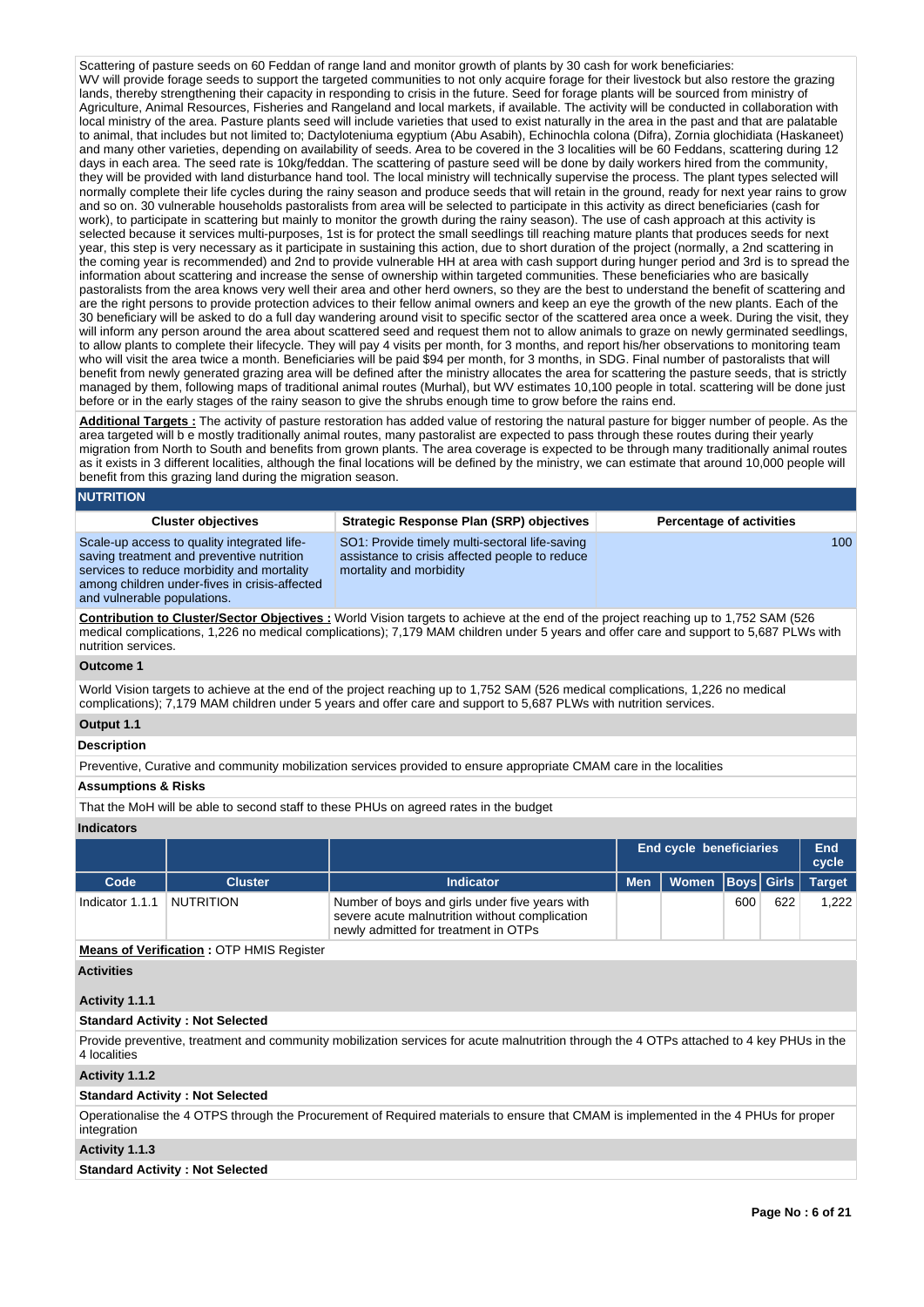Provide HMIS reporting tools for the 4 OTPs by procurement of the CMAM reporting documents.

# **Activity 1.1.4**

# **Standard Activity : Not Selected**

Facilitate the implementation of all community based related activities to CMAM though the provision of Admin Issues and costs for the suggested Partner for this sector

# **Output 1.2**

#### **Description**

Support One Mobile Team for active case finding for MAM cases

# **Assumptions & Risks**

The Mobile Team will be supported to ensure early active case finding of the moderately malnourished CU5 and PLWs

**Indicators**

|                 |                |                                                                                                                                                                              |            | <b>End cycle beneficiaries</b> |      |      |               |
|-----------------|----------------|------------------------------------------------------------------------------------------------------------------------------------------------------------------------------|------------|--------------------------------|------|------|---------------|
| Code            | <b>Cluster</b> | Indicator                                                                                                                                                                    | <b>Men</b> | Women   Boys   Girls           |      |      | <b>Target</b> |
| Indicator 1.2.1 | NUTRITION      | Number of children under five years boys and girls<br>with moderate acute malnutrition newly admitted<br>for treatment in targeted Supplementary Feeding<br>Programme (TSFP) |            |                                | 3,17 | 4,00 | 7.179         |

# **Means of Verification : TSFP register**

# **Activities**

# **Activity 1.2.1**

# **Standard Activity : Not Selected**

Provide a mobile team to ensure service provision in far to reach areas to offer integrated services to the households

#### **Activity 1.2.2**

# **Standard Activity : Not Selected**

Provide support to critically ill severely malnourished children with medical complications in stabilization center.

### **Activity 1.2.3**

# **Standard Activity : Not Selected**

Facilitate the referral for specialized care through the referral system, and focus on the TSFPs

# **Activity 1.2.4**

# **Standard Activity : Not Selected**

Support the active case finding and management for the far villages from the PHUs through the Mobile Team Operations for integrated services and medical supplies

# **Output 1.3**

# **Description**

Implement the Nutrition Impact Practices program to prevent community based malnutrition at the household level through the 21 Mother support Groups

### **Assumptions & Risks**

That the Mother support Groups will be established and facilitated to operate

# **Indicators**

|                           |                                                                                                                                   |                                                                                           | End cycle beneficiaries |                      |            |            | End<br>cycle  |  |  |  |
|---------------------------|-----------------------------------------------------------------------------------------------------------------------------------|-------------------------------------------------------------------------------------------|-------------------------|----------------------|------------|------------|---------------|--|--|--|
| Code                      | <b>Cluster</b>                                                                                                                    | Indicator                                                                                 | <b>Men</b>              | Women   Boys   Girls |            |            | <b>Target</b> |  |  |  |
| Indicator 1.3.1           | NUTRITION                                                                                                                         | Number of Pregnant and Lactating Women at risk<br>of acute malnutrition reached with FBPM |                         |                      |            |            | 5.673         |  |  |  |
|                           | <b>Means of Verification:</b> MSGs report at the locality                                                                         |                                                                                           |                         |                      |            |            |               |  |  |  |
| Indicator 1.3.2 NUTRITION |                                                                                                                                   | # of PSEA community awareness sessions<br>conducted                                       | 10,11                   | 9,722                | 14,5<br>84 | 15,1<br>79 | 49.604        |  |  |  |
|                           | Means of Verification: CHWs and MSGs have been oriented in the PSEA requirements and monitored to be able to conduct the sessions |                                                                                           |                         |                      |            |            |               |  |  |  |

# **Activities**

# **Activity 1.3.1**

#### **Standard Activity : Not Selected**

Carry out a simple barrier analysis in the localities and villages targeted to understand the actual nutrition related barriers at household level **Activity 1.3.2** 

# **Standard Activity : Not Selected**

Facilitate identification of the Lead Parents (mothers and fathers) in villages with high burden of PLWs.

# **Activity 1.3.3**

#### **Standard Activity : Not Selected**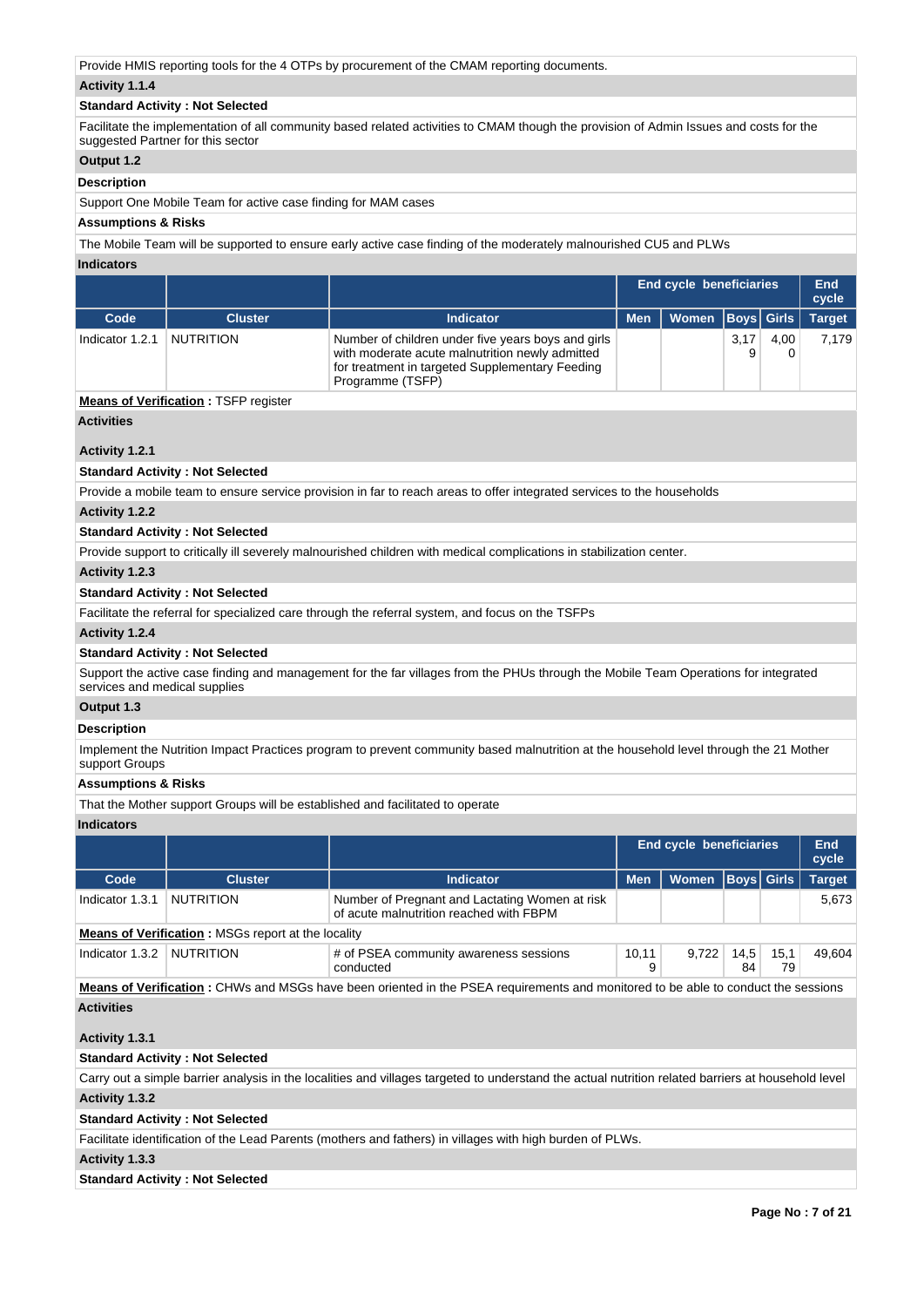| Facilitate training of lead mothers and fathers in the essential nutrition actions to the PSGs |
|------------------------------------------------------------------------------------------------|
| Activity 1.3.4                                                                                 |
| <b>Standard Activity: Not Selected</b>                                                         |
| Facilitate formation of Care Groups, each should have 10 members, on top of mothers            |
| Activity 1.3.5                                                                                 |
| <b>Standard Activity: Not Selected</b>                                                         |
| Facilitate knowledge pre and post analysis for mothers included in the MSGs                    |
| Activity 1.3.6                                                                                 |
| <b>Standard Activity: Not Selected</b>                                                         |
| Support MSGs leaders to maintain (MSGs) to ensure meetings conducted at least once a month.    |
| Activity 1.3.7                                                                                 |
| <b>Standard Activity: Not Selected</b>                                                         |
| Build capacities of nutrition workers, community volunteers on CMAM, IYCF Detailed             |
| Activity 1.3.8                                                                                 |
| <b>Standard Activity: Not Selected</b>                                                         |
| Facilitate training of lead mothers and CHWs in the PSEA requirements at the community level   |
| Activity 1.3.9                                                                                 |
| <b>Standard Activity: Not Selected</b>                                                         |
| Facilitate community discussions and advocacy for PSEA by the CHWs and MSGs                    |
|                                                                                                |

**Additional Targets :** Referal of 526 Malnourished cases to the Stabilization center for proper management.

# **M & R**

# **Monitoring & Reporting plan**

The project implementation will be the prime responsibility of the project manager, project coordinator, project officers and partner staff. The project will be supervised by dedicated sector managers who will be responsible for ensuring standard project monitoring procedures are correctly adhered to in accordance with humanitarian standards and SHF rules, regulations, and guidelines. Additionally, the M&E Manager will work closely to set up the monitoring plan and follow up to ensure outputs are properly measured. Day-to-day monitoring will be carried out through WV's partners and a designated M&E staff. WV will also have project coordinators who will provide support to the project's implementation, mentoring, and M&E. WV's project staff will develop monthly internal project reports that will be shared with the relevant program officer to record into the GMS. These reports will provide the information needed for supervisors and senior staff to guide any adjustment to programming that proves necessary.

WV will ensure that the project is monitored and evaluated reliably via effective project monitoring and control mechanisms which will be based on detailed monitoring and evaluation plan and indicator tracking table (ITT), established at the onset of the project. It will include SHF indicators for each sub-sector that will contribute towards monitoring changes in the project location. These indicators will be used to measure accomplishments, disaggregate data by sex, age, location and social vulnerability (i.e. the disabled, the elderly, etc.). Project progress will be monitored on a weekly basis to ensure the achievement of project deliverables and to measure results against the set objectives. The project indicators as well as quarterly work plans and phased budgets linked with activities/deliverables will be used as the primary tools for this monitoring. WV will also strive to undertake regular monitoring visits and hold monthly meetings with all partners to ascertain that activities are on track according to the partner detailed implementation plans. The project progress will be shared with respective sectors through several ways including monthly sector meetings, 4W updates and bilateral meetings if need be.

WV will develop a partnership agreement with the implementing partner which will clearly specify the monthly progress reporting to WV, (both financial and narrative); eligible costs and liability by local organizations for all non-allowable costs; adherence to SHF rules and regulations; budget ceilings for all activities being implemented by the local organization; joint progress review meetings between WV and the local organization; the eligibility of beneficiaries and the geographic operations; and the conducting of joint project monitoring visits.

Based on agreed processes and indicators, the Project Manager and partner Project Officer will lead quarterly monitoring activities involving representatives from the key stakeholders and communities. The project finances will be monitored by a computerized accounting system that will identify project accounts and expenditures through separate budget lines, financing agencies and exchange rates against the donor approved budget. As part of M&E, SHF and respective sectors will carry out mid and final monitoring missions.

**Workplan**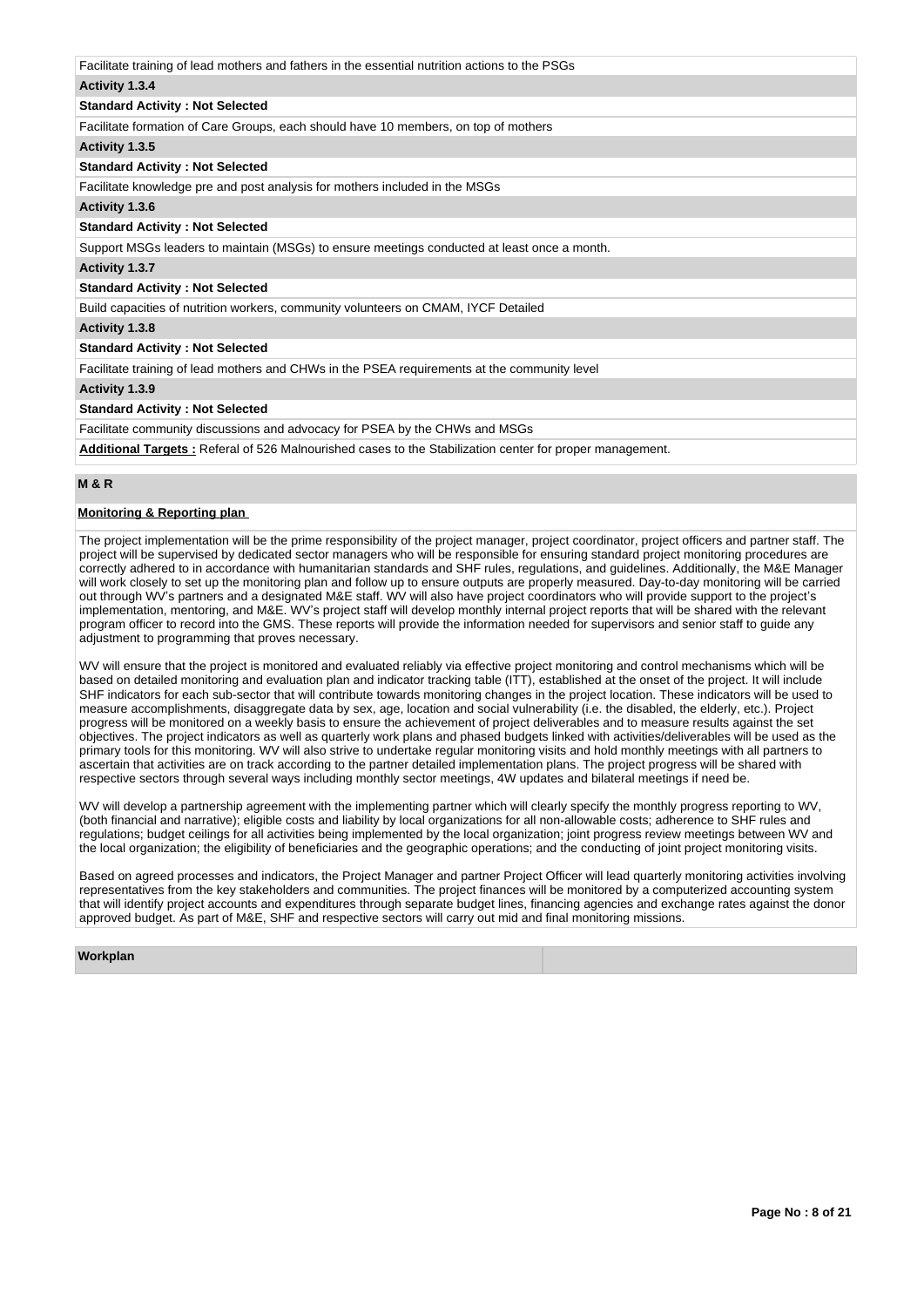| Activitydescription                                                                                                                                                                                                                                                                                                                                                                                                                                                                                                                                                                                                                                                                                                                                                                                                                                                                                                                                                                                                                                                                                                                                                                                                                                                                                                                                                                                                                                                                                                                                                                                                                                                                                                                            | Year | 1 | $\overline{2}$ | 3 | 5  | 6     | 7        | 8        | 9            | $\sqrt{10}$ 11 12 |  |
|------------------------------------------------------------------------------------------------------------------------------------------------------------------------------------------------------------------------------------------------------------------------------------------------------------------------------------------------------------------------------------------------------------------------------------------------------------------------------------------------------------------------------------------------------------------------------------------------------------------------------------------------------------------------------------------------------------------------------------------------------------------------------------------------------------------------------------------------------------------------------------------------------------------------------------------------------------------------------------------------------------------------------------------------------------------------------------------------------------------------------------------------------------------------------------------------------------------------------------------------------------------------------------------------------------------------------------------------------------------------------------------------------------------------------------------------------------------------------------------------------------------------------------------------------------------------------------------------------------------------------------------------------------------------------------------------------------------------------------------------|------|---|----------------|---|----|-------|----------|----------|--------------|-------------------|--|
| FOOD SECURITY AND LIVELIHOODS: Activity 1.1.1: Improved cereals varieties<br>seeds distribution;<br>To address the challenge of high input prices and the use of poor quality and low<br>yielding cereal seeds, the project will procure and distribute drought<br>resistant/improved cereals seeds. Each targeted HH will receive a kit of 9kg of<br>certified seeds of early maturing varieties of sorghum (WadAhmed, Butana, Arfa<br>Gadamk, depending on availability of improved seed in the market) and 3kg of<br>drought resistance early maturing variety of Millet Ashana and 22kg of unshelled<br>cash crop groundnut seeds. The amount of sorghum and millet distributed will be<br>enough to cultivate 4 Feddan while the groundnut will be enough to cultivate 0.5<br>Feddan. Identification will be done through FGD with community members at<br>villages to select the most vulnerable HH and one extension agent from the<br>ministry will provide extension messages on good cultural practices during the<br>distribution. The 4 localities will be targeted with this activity, the number per<br>locality will be defined during identification phase by field teams. In total, WV will<br>target 1,7500 households. within these HH, 150 HH having one member with<br>disability will be targeted by the action in the 4 localities, estimation of HH is done<br>according to community members estimation of number of PWD in their<br>communities, in the targeted villages. The project team will conduct monthly<br>monitoring visits (2 visits/month/locality) for 3 months, to farmers locations to<br>monitor cultivation and give extension messages to farmers on technical package<br>for cereals cultivation. | 2022 |   |                |   | X. | X X X |          |          | X X          |                   |  |
| FOOD SECURITY AND LIVELIHOODS: Activity 1.2.1: Provision of veterinary<br>services:<br>18 Community Animal Health Workers (CAHW's) 6 from each locality will be<br>provided with training on animal husbandry sessions. Vaccination campaigns with<br>be conducted with the goal of vaccinating livestock against common diseases in<br>the area targeting 3,000 households. 3 ministry campaigns, 1 in each targeted<br>locality will be supported by the project, each for 7 days, expected for each<br>campaign to vaccinate 1,000 animal per day, total animal to be vaccinated is<br>21,000 animals. The vaccination will depend on availability of vaccines at the<br>ministry.                                                                                                                                                                                                                                                                                                                                                                                                                                                                                                                                                                                                                                                                                                                                                                                                                                                                                                                                                                                                                                                          | 2022 |   |                |   | X  | ΙX    |          |          |              |                   |  |
| FOOD SECURITY AND LIVELIHOODS: Activity 1.3.1: Cash distribution;<br>WV will also carry out cash distribution to the most vulnerable households intended<br>to meet urgent food needs. WV will utilize the Cash Working Group draft MEB, as<br>well as experience with ongoing WFP programming to finalize the cash transfer<br>value for this project. 240 most vulnerable women headed households will be<br>targeted, team will conduct FGD with community members at villages level for<br>them to nominate the most vulnerable women heading HH. selection criteria will be<br>lack of assets, land for cultivation and lack of livestock . Each targeted women will<br>be provided with \$94 per month, for 4 months, intended to cover 75% of the cost of<br>food basket.                                                                                                                                                                                                                                                                                                                                                                                                                                                                                                                                                                                                                                                                                                                                                                                                                                                                                                                                                               | 2022 |   |                |   |    | X.    | $\times$ | <b>X</b> | $\mathsf{x}$ |                   |  |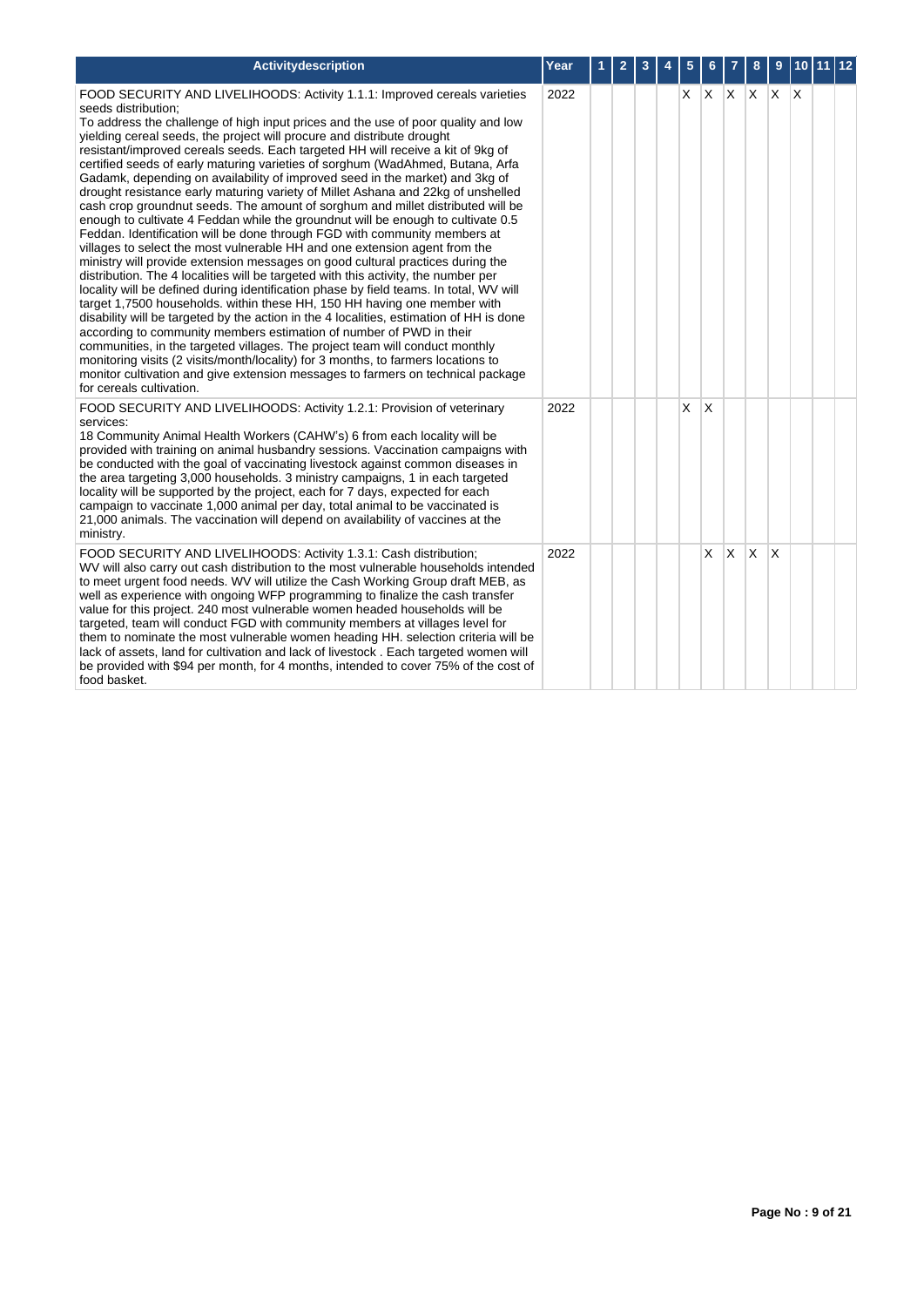| FOOD SECURITY AND LIVELIHOODS: Activity 1.3.2: Scattering of pasture seeds<br>on 60 Feddan of range land and monitor growth of plants by 30 cash for work<br>beneficiaries:<br>WV will provide forage seeds to support the targeted communities to not only<br>acquire forage for their livestock but also restore the grazing lands, thereby<br>strengthening their capacity in responding to crisis in the future. Seed for forage<br>plants will be sourced from ministry of Agriculture, Animal Resources, Fisheries<br>and Rangeland and local markets, if available. The activity will be conducted in<br>collaboration with local ministry of the area. Pasture plants seed will include<br>varieties that used to exist naturally in the area in the past and that are palatable to<br>animal, that includes but not limited to; Dactyloteniuma egyptium (Abu Asabih),<br>Echinochla colona (Difra), Zornia glochidiata (Haskaneet) and many other<br>varieties, depending on availability of seeds. Area to be covered in the 3 localities<br>will be 60 Feddans, scattering during 12 days in each area. The seed rate is<br>10kg/feddan. The scattering of pasture seed will be done by daily workers hired<br>from the community, they will be provided with land disturbance hand tool. The<br>local ministry will technically supervise the process. The plant types selected will<br>normally complete their life cycles during the rainy season and produce seeds that<br>will retain in the ground, ready for next year rains to grow and so on. 30 vulnerable<br>households pastoralists from area will be selected to participate in this activity as<br>direct beneficiaries (cash for work), to participate in scattering but mainly to monitor<br>the growth during the rainy season). The use of cash approach at this activity is<br>selected because it services multi-purposes, 1st is for protect the small seedlings<br>till reaching mature plants that produces seeds for next year, this step is very<br>necessary as it participate in sustaining this action, due to short duration of the<br>project (normally, a 2nd scattering in the coming year is recommended) and 2nd to<br>provide vulnerable HH at area with cash support during hunger period and 3rd is to<br>spread the information about scattering and increase the sense of ownership within<br>targeted communities. These beneficiaries who are basically pastoralists from the<br>area knows very well their area and other herd owners, so they are the best to<br>understand the benefit of scattering and are the right persons to provide protection<br>advices to their fellow animal owners and keep an eye the growth of the new<br>plants. Each of the 30 beneficiary will be asked to do a full day wandering around<br>visit to specific sector of the scattered area once a week. During the visit, they will<br>inform any person around the area about scattered seed and request them not to<br>allow animals to graze on newly germinated seedlings, to allow plants to complete<br>their lifecycle. They will pay 4 visits per month, for 3 months, and report his/her<br>observations to monitoring team who will visit the area twice a month. Beneficiaries<br>will be paid \$94 per month, for 3 months, in SDG. Final number of pastoralists that<br>will benefit from newly generated grazing area will be defined after the ministry<br>allocates the area for scattering the pasture seeds, that is strictly managed by<br>them, following maps of traditional animal routes (Murhal), but WV estimates<br>10,100 people in total. scattering will be done just before or in the early stages of<br>the rainy season to give the shrubs enough time to grow before the rains end. | 2022 |  | X. |   |          |              | $X$ $X$ $X$ $X$ |          |  |
|--------------------------------------------------------------------------------------------------------------------------------------------------------------------------------------------------------------------------------------------------------------------------------------------------------------------------------------------------------------------------------------------------------------------------------------------------------------------------------------------------------------------------------------------------------------------------------------------------------------------------------------------------------------------------------------------------------------------------------------------------------------------------------------------------------------------------------------------------------------------------------------------------------------------------------------------------------------------------------------------------------------------------------------------------------------------------------------------------------------------------------------------------------------------------------------------------------------------------------------------------------------------------------------------------------------------------------------------------------------------------------------------------------------------------------------------------------------------------------------------------------------------------------------------------------------------------------------------------------------------------------------------------------------------------------------------------------------------------------------------------------------------------------------------------------------------------------------------------------------------------------------------------------------------------------------------------------------------------------------------------------------------------------------------------------------------------------------------------------------------------------------------------------------------------------------------------------------------------------------------------------------------------------------------------------------------------------------------------------------------------------------------------------------------------------------------------------------------------------------------------------------------------------------------------------------------------------------------------------------------------------------------------------------------------------------------------------------------------------------------------------------------------------------------------------------------------------------------------------------------------------------------------------------------------------------------------------------------------------------------------------------------------------------------------------------------------------------------------------------------------------------------------------------------------------------------------------------------------------------------------------------------------------------------------------------------------------------------------------------------------------------------------------------------------------------------------------------------------------------------------------------------------------------------------------------------------------------------------------------------------------------------------------------------------------------------------------------------------------------------------------------------------------------------------------------|------|--|----|---|----------|--------------|-----------------|----------|--|
| NUTRITION: Activity 1.1.1: Provide preventive, treatment and community<br>mobilization services for acute malnutrition through the 4 OTPs attached to 4 key<br>PHUs in the 4 localities                                                                                                                                                                                                                                                                                                                                                                                                                                                                                                                                                                                                                                                                                                                                                                                                                                                                                                                                                                                                                                                                                                                                                                                                                                                                                                                                                                                                                                                                                                                                                                                                                                                                                                                                                                                                                                                                                                                                                                                                                                                                                                                                                                                                                                                                                                                                                                                                                                                                                                                                                                                                                                                                                                                                                                                                                                                                                                                                                                                                                                                                                                                                                                                                                                                                                                                                                                                                                                                                                                                                                                                                                      | 2022 |  | X  | Χ | X.       | $\mathsf{X}$ | X.              | X        |  |
| NUTRITION: Activity 1.1.2: Operationalise the 4 OTPS through the Procurement of<br>Required materials to ensure that CMAM is implemented in the 4 PHUs for proper<br>integration                                                                                                                                                                                                                                                                                                                                                                                                                                                                                                                                                                                                                                                                                                                                                                                                                                                                                                                                                                                                                                                                                                                                                                                                                                                                                                                                                                                                                                                                                                                                                                                                                                                                                                                                                                                                                                                                                                                                                                                                                                                                                                                                                                                                                                                                                                                                                                                                                                                                                                                                                                                                                                                                                                                                                                                                                                                                                                                                                                                                                                                                                                                                                                                                                                                                                                                                                                                                                                                                                                                                                                                                                             | 2022 |  |    | X |          |              | X               |          |  |
| NUTRITION: Activity 1.1.3: Provide HMIS reporting tools for the 4 OTPs by<br>procurement of the CMAM reporting documents.                                                                                                                                                                                                                                                                                                                                                                                                                                                                                                                                                                                                                                                                                                                                                                                                                                                                                                                                                                                                                                                                                                                                                                                                                                                                                                                                                                                                                                                                                                                                                                                                                                                                                                                                                                                                                                                                                                                                                                                                                                                                                                                                                                                                                                                                                                                                                                                                                                                                                                                                                                                                                                                                                                                                                                                                                                                                                                                                                                                                                                                                                                                                                                                                                                                                                                                                                                                                                                                                                                                                                                                                                                                                                    | 2022 |  |    |   | X        |              |                 | X        |  |
| NUTRITION: Activity 1.1.4: Facilitate the implementation of all community based<br>related activities to CMAM though the provision of Admin Issues and costs for the<br>suggested Partner for this sector                                                                                                                                                                                                                                                                                                                                                                                                                                                                                                                                                                                                                                                                                                                                                                                                                                                                                                                                                                                                                                                                                                                                                                                                                                                                                                                                                                                                                                                                                                                                                                                                                                                                                                                                                                                                                                                                                                                                                                                                                                                                                                                                                                                                                                                                                                                                                                                                                                                                                                                                                                                                                                                                                                                                                                                                                                                                                                                                                                                                                                                                                                                                                                                                                                                                                                                                                                                                                                                                                                                                                                                                    | 2022 |  | X  |   |          |              |                 |          |  |
| NUTRITION: Activity 1.2.1: Provide a mobile team to ensure service provision in<br>far to reach areas to offer integrated services to the households                                                                                                                                                                                                                                                                                                                                                                                                                                                                                                                                                                                                                                                                                                                                                                                                                                                                                                                                                                                                                                                                                                                                                                                                                                                                                                                                                                                                                                                                                                                                                                                                                                                                                                                                                                                                                                                                                                                                                                                                                                                                                                                                                                                                                                                                                                                                                                                                                                                                                                                                                                                                                                                                                                                                                                                                                                                                                                                                                                                                                                                                                                                                                                                                                                                                                                                                                                                                                                                                                                                                                                                                                                                         | 2022 |  | X  | X | $\times$ | X            | X               | $\times$ |  |
| NUTRITION: Activity 1.2.2: Provide support to critically ill severely malnourished<br>children with medical complications in stabilization center.                                                                                                                                                                                                                                                                                                                                                                                                                                                                                                                                                                                                                                                                                                                                                                                                                                                                                                                                                                                                                                                                                                                                                                                                                                                                                                                                                                                                                                                                                                                                                                                                                                                                                                                                                                                                                                                                                                                                                                                                                                                                                                                                                                                                                                                                                                                                                                                                                                                                                                                                                                                                                                                                                                                                                                                                                                                                                                                                                                                                                                                                                                                                                                                                                                                                                                                                                                                                                                                                                                                                                                                                                                                           | 2022 |  |    | X |          | X            |                 | X        |  |
| NUTRITION: Activity 1.2.3: Facilitate the referral for specialized care through the<br>referral system, and focus on the TSFPs                                                                                                                                                                                                                                                                                                                                                                                                                                                                                                                                                                                                                                                                                                                                                                                                                                                                                                                                                                                                                                                                                                                                                                                                                                                                                                                                                                                                                                                                                                                                                                                                                                                                                                                                                                                                                                                                                                                                                                                                                                                                                                                                                                                                                                                                                                                                                                                                                                                                                                                                                                                                                                                                                                                                                                                                                                                                                                                                                                                                                                                                                                                                                                                                                                                                                                                                                                                                                                                                                                                                                                                                                                                                               | 2022 |  | Х  |   | X        |              | Х               |          |  |
| NUTRITION: Activity 1.2.4: Support the active case finding and management for<br>the far villages from the PHUs through the Mobile Team Operations for integrated<br>services and medical supplies                                                                                                                                                                                                                                                                                                                                                                                                                                                                                                                                                                                                                                                                                                                                                                                                                                                                                                                                                                                                                                                                                                                                                                                                                                                                                                                                                                                                                                                                                                                                                                                                                                                                                                                                                                                                                                                                                                                                                                                                                                                                                                                                                                                                                                                                                                                                                                                                                                                                                                                                                                                                                                                                                                                                                                                                                                                                                                                                                                                                                                                                                                                                                                                                                                                                                                                                                                                                                                                                                                                                                                                                           | 2022 |  |    | X |          | X            |                 |          |  |
| NUTRITION: Activity 1.3.1: Carry out a simple barrier analysis in the localities and<br>villages targeted to understand the actual nutrition related barriers at household<br>level                                                                                                                                                                                                                                                                                                                                                                                                                                                                                                                                                                                                                                                                                                                                                                                                                                                                                                                                                                                                                                                                                                                                                                                                                                                                                                                                                                                                                                                                                                                                                                                                                                                                                                                                                                                                                                                                                                                                                                                                                                                                                                                                                                                                                                                                                                                                                                                                                                                                                                                                                                                                                                                                                                                                                                                                                                                                                                                                                                                                                                                                                                                                                                                                                                                                                                                                                                                                                                                                                                                                                                                                                          | 2022 |  | Х  |   |          |              |                 |          |  |
| NUTRITION: Activity 1.3.2: Facilitate identification of the Lead Parents (mothers<br>and fathers) in villages with high burden of PLWs.                                                                                                                                                                                                                                                                                                                                                                                                                                                                                                                                                                                                                                                                                                                                                                                                                                                                                                                                                                                                                                                                                                                                                                                                                                                                                                                                                                                                                                                                                                                                                                                                                                                                                                                                                                                                                                                                                                                                                                                                                                                                                                                                                                                                                                                                                                                                                                                                                                                                                                                                                                                                                                                                                                                                                                                                                                                                                                                                                                                                                                                                                                                                                                                                                                                                                                                                                                                                                                                                                                                                                                                                                                                                      | 2022 |  |    | X |          |              |                 |          |  |
| NUTRITION: Activity 1.3.3: Facilitate training of lead mothers and fathers in the<br>essential nutrition actions to the PSGs                                                                                                                                                                                                                                                                                                                                                                                                                                                                                                                                                                                                                                                                                                                                                                                                                                                                                                                                                                                                                                                                                                                                                                                                                                                                                                                                                                                                                                                                                                                                                                                                                                                                                                                                                                                                                                                                                                                                                                                                                                                                                                                                                                                                                                                                                                                                                                                                                                                                                                                                                                                                                                                                                                                                                                                                                                                                                                                                                                                                                                                                                                                                                                                                                                                                                                                                                                                                                                                                                                                                                                                                                                                                                 | 2022 |  |    |   | X        |              |                 |          |  |
| NUTRITION: Activity 1.3.4: Facilitate formation of Care Groups, each should have<br>10 members, on top of mothers                                                                                                                                                                                                                                                                                                                                                                                                                                                                                                                                                                                                                                                                                                                                                                                                                                                                                                                                                                                                                                                                                                                                                                                                                                                                                                                                                                                                                                                                                                                                                                                                                                                                                                                                                                                                                                                                                                                                                                                                                                                                                                                                                                                                                                                                                                                                                                                                                                                                                                                                                                                                                                                                                                                                                                                                                                                                                                                                                                                                                                                                                                                                                                                                                                                                                                                                                                                                                                                                                                                                                                                                                                                                                            | 2022 |  |    |   | X        |              |                 |          |  |
| NUTRITION: Activity 1.3.5: Facilitate knowledge pre and post analysis for mothers<br>included in the MSGs                                                                                                                                                                                                                                                                                                                                                                                                                                                                                                                                                                                                                                                                                                                                                                                                                                                                                                                                                                                                                                                                                                                                                                                                                                                                                                                                                                                                                                                                                                                                                                                                                                                                                                                                                                                                                                                                                                                                                                                                                                                                                                                                                                                                                                                                                                                                                                                                                                                                                                                                                                                                                                                                                                                                                                                                                                                                                                                                                                                                                                                                                                                                                                                                                                                                                                                                                                                                                                                                                                                                                                                                                                                                                                    | 2022 |  | Х  |   |          |              |                 |          |  |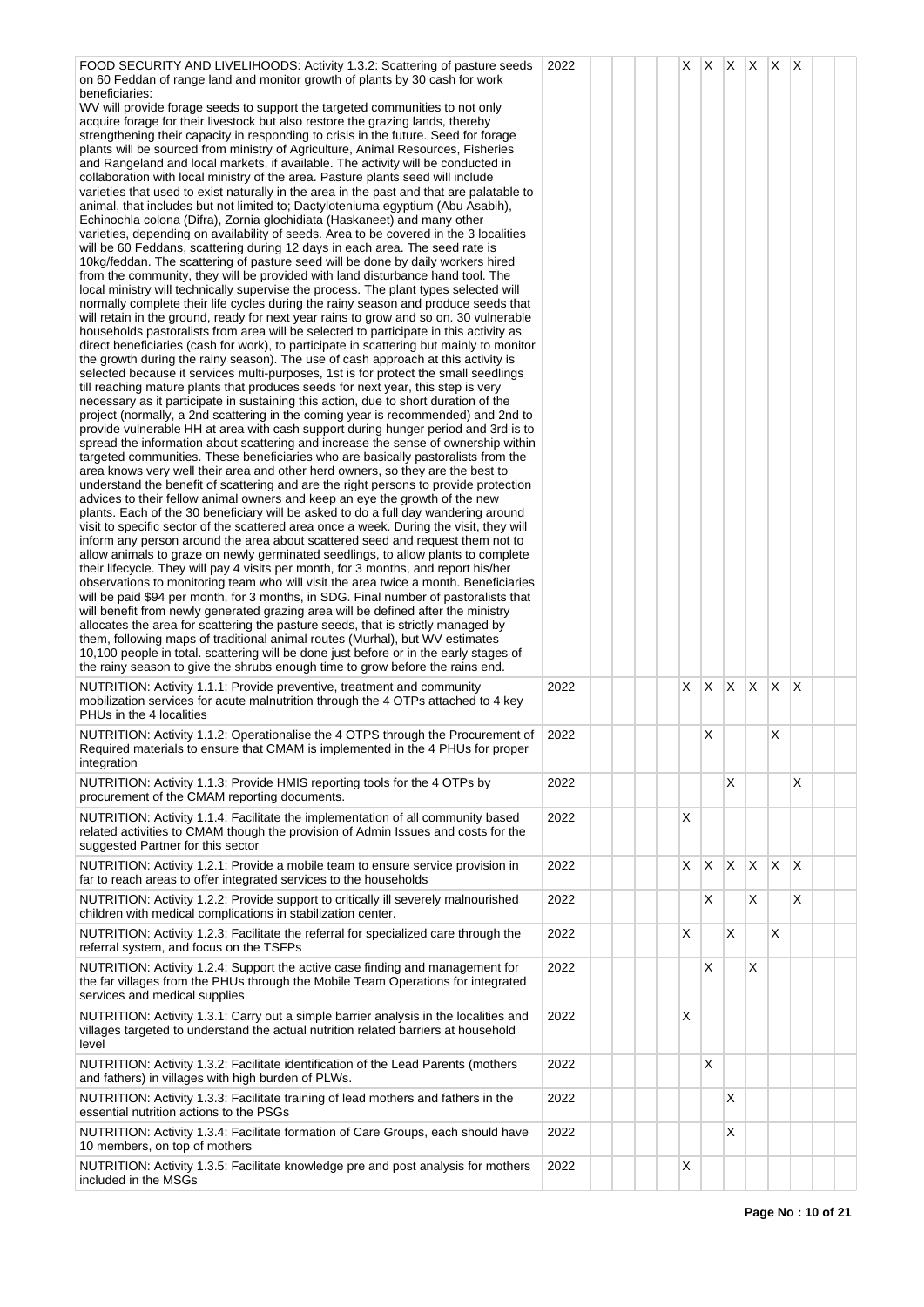| NUTRITION: Activity 1.3.6: Support MSGs leaders to maintain (MSGs) to ensure<br>meetings conducted at least once a month.  | 2022 |  |   | X. | $X$ $X$ $X$ |   |  |
|----------------------------------------------------------------------------------------------------------------------------|------|--|---|----|-------------|---|--|
| NUTRITION: Activity 1.3.7: Build capacities of nutrition workers, community<br>volunteers on CMAM, IYCF Detailed           | 2022 |  |   |    |             |   |  |
| NUTRITION: Activity 1.3.8: Facilitate training of lead mothers and CHWs in the<br>PSEA requirements at the community level | 2022 |  |   |    |             |   |  |
| NUTRITION: Activity 1.3.9: Facilitate community discussions and advocacy for<br>PSEA by the CHWs and MSGs                  | 2022 |  | Χ | x  | X           | x |  |

#### **OTHER INFO**

# **Accountability to Affected Populations**

World Vision (WV) will identify affected peoples' preferred methods for providing feedback, considering the specific needs of women, girls, boys and men in order to determine the most appropriate, accessible and safe mechanisms for all beneficiaries. Possible feedback mechanisms will include a feedback hotline (beneficiaries can flash the number and will be called back), community meetings, help desks, community feedback point persons (both female and male) and anonymous comment boxes. Feedback will be collected and sorted into these groupings: 1) positive feedback 2) request for assistance 3) minor dissatisfaction 4) major dissatisfaction 5) sexual exploitation (escalated immediately to the Country Director) and actioned accordingly. Feedback is used to determine where adaptations and improvements should be made to the project design. Community feedback will also be used to inform monitoring schedules and stakeholders to participate in the monitoring visits, reporting structure and content which is culturally acceptable, data collection methods and frequency. Feedback and complaints boxes will be established in places most preferred by the community after consultations to make them accessible as possible. These boxes will be locked, and keys kept with local partners and WV staff. The designated areas will be communicated to the community using local structures of information sharing. Awareness-raising and sensitization will also be conducted. WV will also set up "feedback days" in consultation with the community, where beneficiaries and community members can come and provide oral feedback to WV and its implementing partners.

WV uses the Do No Harm (DNH) approach, also known as Local Capacities for Peace (LCP) to integrate conflict-sensitivity wherever it is relevant. WV is a founding member of the project that developed this tool. Humanitarian assistance can be a significant factor in conflict contexts. Assistance can have important effects on inter-group relations and on the course of inter-group conflict. At the same time, giving no assistance would also have an impact; often negative. The DNH has thus chosen to focus on how to provide assistance more effectively and how those of us who are involved in providing assistance in conflict areas can assume responsibility and hold ourselves accountable for the effects that our assistance has in worsening and prolonging, or in reducing and shortening, the destructive conflict between groups whom we want to help. It helps us see how decisions we make affect inter-group relationships. It helps us think of different ways of doing things to have a better effect.

Accountability: WV adheres to Humanitarian Accountability Partnership (HAP) standards and believes in the full participation of beneficiaries throughout the implementation of the project. The beneficiaries will be involved in targeting & WV will use: local knowledge, to identify households in need &/or review selection; beneficiary liaisons of both elected & unelected members of the community; beneficiary representatives; community communication forums; monitoring of program implementation, to ensure transparency; & management and/or monitoring of supply & quality of services. WV staff are trained to ensure that collective agency plays an important role in improving wellbeing & reduces information problems in determining priorities & targeting appropriate beneficiaries. The participation of beneficiaries also allows the project interventions to strengthen community-based institutions that organize the poor & build their capabilities to act collectively in their own interest, which in turn increases the sustainability of intervention through fostering ownership of program objectives &processes. In Sudan, beneficiaries will be consulted at a local level, through community, clan, & religious leaders regarding project location sites & the quality of services, to ensure that all the vulnerable people can actively participate

# **Implementation Plan**

**Coordination with other Organizations in project area**

**Name of the organization Areas/activities of collaboration and rationale** 

**Environment Marker Of The Project**

**Gender Marker Of The Project**

4- Likely to contribute to gender equality, including across age groups

**Justify Chosen Gender Marker Code**

**Protection Mainstreaming**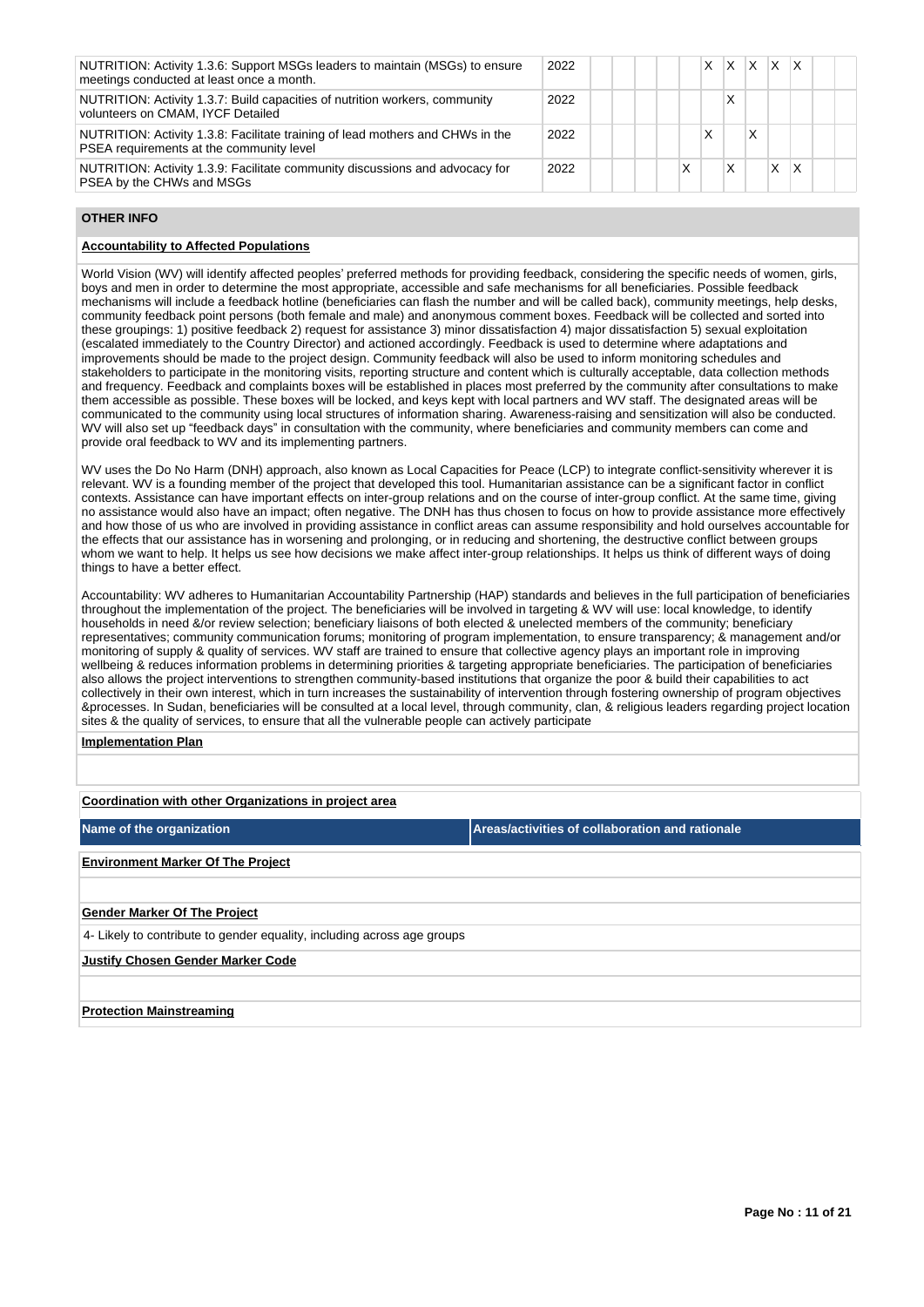WV recognizes that individuals, families & communities affected by conflict, disaster, are at risk of deliberate deprivation, neglect, discrimination & other human rights abuses. In applying the "Minimum Agency Standards for Integrating Humanitarian Response", WV ensures humanitarian responses are safe & accessible to vulnerable groups. Humanitarian protection principles, as enshrined in the Sphere standards, will be incorporated across all sectors to promote the human rights of affected populations, enhance their safety & dignity, & reduce the risks of discrimination, abuse, violence, neglect & exploitation & maximize the impact of our intervention. These core principles will be integrated across the program cycle:

Prioritizing Safety & Dignity, & Avoid Causing Harm: WV's protection mainstreaming approach considers security, dignity, &meaningful, free access to assistance in all project dimensions. This includes but is not limited to staff behavior, feedback mechanisms, communication & community involvement. WV will ensure that both genders take part in project activities as much as possible.

Meaningful Access: The project will use existing community structures, such as social organizations &community leadership, to identify & select the most vulnerable households to be part of the project. WV will come up with a criterion that will describe the threshold for families to be beneficiaries. This will be done after sensitization & awareness raising have been conducted. The project will ensure committees facilitating the selection of beneficiaries have representatives comprising female-headed households, persons with disabilities, youth representatives, women, men, HAC, community leaders, & village elders (65+). During the sensitization meeting, the community will be sensitized that some activities may not be appropriate for older people. Targeting both genders will ensure that the risk of GBV is mitigated more so in the savings groups.

Participation: The project staff will conduct community meetings, introducing themselves to new project beneficiaries & key stakeholders. WV will describe the project to beneficiaries, sharing timelines, terms of activities, details about SHF/UNOCHA as the donor, roles & responsibilities of WV & the community, & project goals. Additional information around beneficiary selection criteria & reporting mechanisms will also be shared. The project will encourage the equal participation of the most vulnerable in all activities & committees. Community members & stakeholders will support in identifying the most vulnerable in the community.

#### **Country Specific Information**

# **Safety and Security**

#### **Access**

To safeguard the well-being of the beneficiaries and properties, WV has established ongoing surveillance and monitoring tools and procedures. The monitoring of security situations involves community, service providers and UN agencies to ensure their safety and to take timely action. In situations where there are security incidences or any unusual activities in the localities, health care providers and community groups discuss among themselves and evaluate the circumstances and at the same time share with the field and country offices about the nature of incidences (where, what, when, and how it happens).

WV uses hired vehicles to access field sites. All the hired vehicles must meet the WV standards of safety and must undergo a check by the WV staff safety officer. Moreover, the staff safety officer links up with UNDSS for a regular security update. WV management represented will make sure that staff traveling to the field are well equipped and provided with the hired vehicles in good condition. WV's vehicle policies and procedures will be followed to ensure the safety of the staff using the hired vehicles.

WV has worked in the greater Darfur, Blue Nile and South Kordofan for more than 5 years and has had very strong networks with communities and local authorities. WV is well known and has good community acceptance. The project will also be implemented through a local NGO which will have access to all the project sites. Moreover, staff who will be working on the project are also well trained on community networking and collaboration and safety matters in addition to experience working in those locations in the past and a good understanding of the local context. WV will also follow all staff safety protocols for all humanitarian actors as well as cooperate with HAC.

Target communities and local authorities are supportive of the project activities. Over time, WV has noted that ownership of intervention is usually high in these communities. The project will work on identifying and capacity building of resource persons within the communities in this regard so that the resource persons play a key role in the efforts made to ensure the creation of community ownership of the project. The project will ensure women have decision-making ability in all project activities especially in setting up community structures.

#### **BUDGET**

| <b>Code</b> | <b>Budget Line Description</b>                                                                                                                                                                                                                                                                                                                                                                                                                                                                                                                                                                                                                                                                                                                                                                                                                                                                                                                                                                                      |   | D / S Quantity | <b>Unit</b><br>cost   | <b>Duration</b><br><b>Recurran</b><br>ce | $\frac{1}{2}$<br><b>charged</b><br>to CHF | <b>Total Cost</b> |
|-------------|---------------------------------------------------------------------------------------------------------------------------------------------------------------------------------------------------------------------------------------------------------------------------------------------------------------------------------------------------------------------------------------------------------------------------------------------------------------------------------------------------------------------------------------------------------------------------------------------------------------------------------------------------------------------------------------------------------------------------------------------------------------------------------------------------------------------------------------------------------------------------------------------------------------------------------------------------------------------------------------------------------------------|---|----------------|-----------------------|------------------------------------------|-------------------------------------------|-------------------|
|             | 1. Staff and Other Personnel Costs                                                                                                                                                                                                                                                                                                                                                                                                                                                                                                                                                                                                                                                                                                                                                                                                                                                                                                                                                                                  |   |                |                       |                                          |                                           |                   |
| 1.1         | South Darfur Area Associate Director (International)                                                                                                                                                                                                                                                                                                                                                                                                                                                                                                                                                                                                                                                                                                                                                                                                                                                                                                                                                                | S |                | 10,00<br>0.00         | 6                                        | 30.00                                     | 18,000.00         |
|             | This position will be responsible for the overall coordination, management and implementation of the project. This includes<br>liaising with the sector ministry offices, national partners ensuring that the activities are implemented as planned and adhered to<br>SHF implementation standards and systems. The incumbent will also supervise the Project Coordinator, Finance and<br>Administration Departments in South Darfur. The position is budgeted at 30% for 6 months for total costs of \$18,000. This is an<br>international position in Grade (level) 17 as per WV Hay Grading system. The position will be based in South Darfur State. This<br>position will dedicate 30% of its time to the project and is charged at USD 10,000 at 30% total cost of employment per month.<br>The cost includes basic salary, Goods and Service benefit, Living guarters benefit, Hardship differential, Pension benefit and<br>medical benefit as outlined in the human resource policies of the organization. |   |                |                       |                                          |                                           |                   |
| 1.2         | Project Coordinator (National)                                                                                                                                                                                                                                                                                                                                                                                                                                                                                                                                                                                                                                                                                                                                                                                                                                                                                                                                                                                      | D |                | $1 \mid 1.700$<br>.00 | 6                                        | 100.00                                    | 10,200.00         |
|             | The Project Coordinator will be accountable for the overall implementation of this project in South Darfur & its localities. The<br>position will be dedicated to this project 100% at a cost of \$1,700 per month that includes salary and Benefits for 6 months with<br>total cost of \$10,200. The cost includes basic salary, social insurance, transport allowance and other benefits as outlined in the<br>Human resource policies and labor law of the land.                                                                                                                                                                                                                                                                                                                                                                                                                                                                                                                                                 |   |                |                       |                                          |                                           |                   |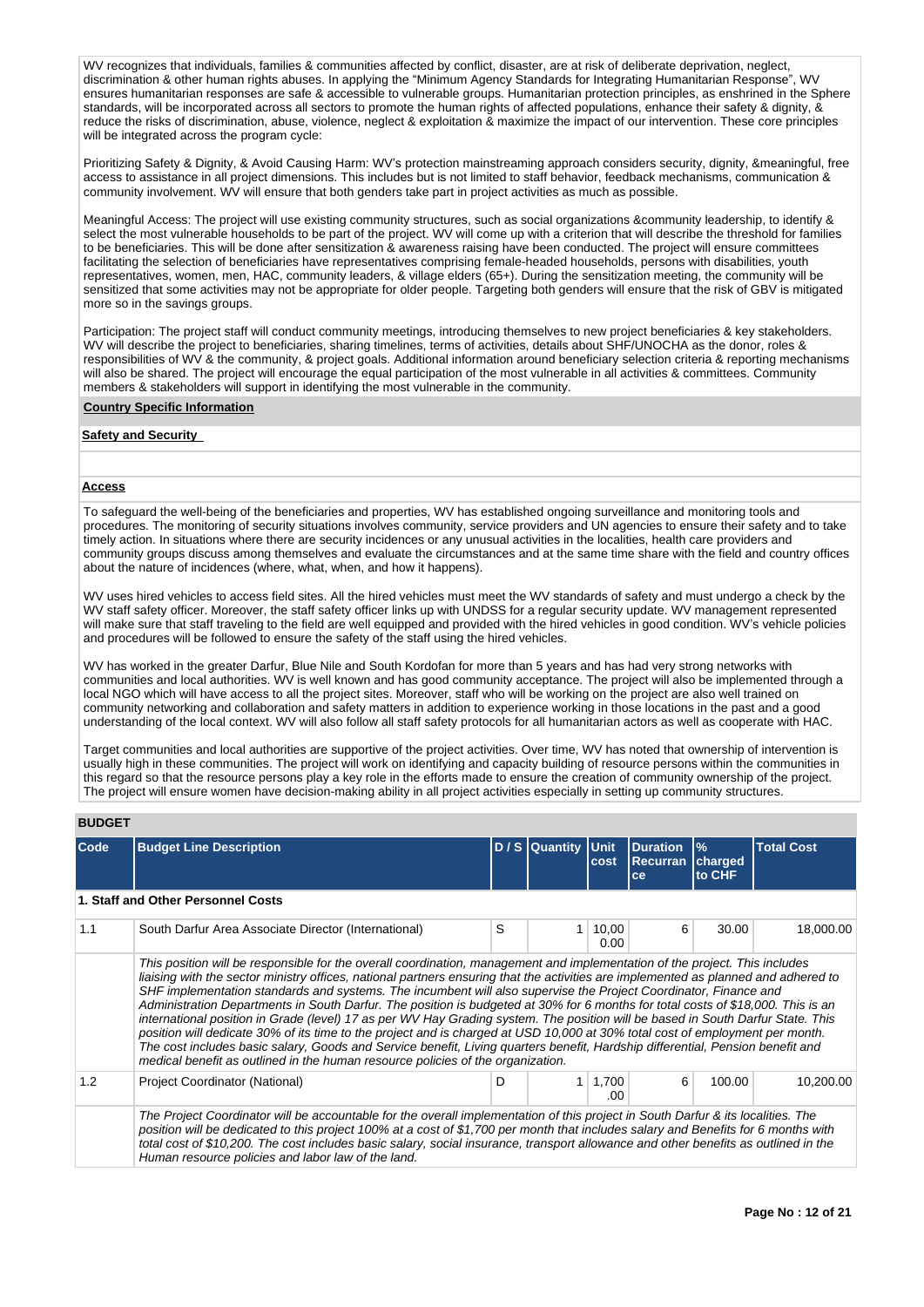| 1.3  | FSL Officer (National)                                                                                                                                                                                                                                                                                                                                                                                                                                                                                                                                                                                                                                                                                                                                                                        | D |                | $2 \mid 1,200$<br>.00  | 6 | 100.00 | 14,400.00 |  |  |  |  |  |
|------|-----------------------------------------------------------------------------------------------------------------------------------------------------------------------------------------------------------------------------------------------------------------------------------------------------------------------------------------------------------------------------------------------------------------------------------------------------------------------------------------------------------------------------------------------------------------------------------------------------------------------------------------------------------------------------------------------------------------------------------------------------------------------------------------------|---|----------------|------------------------|---|--------|-----------|--|--|--|--|--|
|      | The officer will lead and carry implementation of project activities at field level, s/he will ensure coordination with different<br>departments at field level and respect of policies and procedure during implementation. provide technical support to partner<br>NNGOs. Bachelor degree in agriculture and 2 years of experience on similar position. The position will be dedicated to this<br>project 100% at a cost of \$1,200 per month that includes salary and Benefits for 6 months with total cost of \$7,200. The cost<br>includes basic salary, social insurance, transport allowance and other benefits as outlined in the Human resource policies and<br>labor law of the land.                                                                                               |   |                |                        |   |        |           |  |  |  |  |  |
| 1.4  | FSL Sector Officer (National)                                                                                                                                                                                                                                                                                                                                                                                                                                                                                                                                                                                                                                                                                                                                                                 | D | 1 <sup>1</sup> | 1,200<br>.00           | 6 | 25.00  | 1,800.00  |  |  |  |  |  |
|      | The FSL Sector Coordinator is a specialist in Agriculture and leads the Food Security and Livelihood sector in the program in<br>South Darfur. The person will devote 25% of her time to the project and expected to provide technical support and cover gaps<br>during implementation until recruitment finalized. The person will spent 25% of his time at cost of 1,200 per month at total cost of<br>1,800. The cost includes basic salary, social insurance, transport allowance and other benefits as outlined in the Human resource<br>policies and labor law of the land.                                                                                                                                                                                                             |   |                |                        |   |        |           |  |  |  |  |  |
| 1.5  | Food Security & Livelihoods Manager (National)                                                                                                                                                                                                                                                                                                                                                                                                                                                                                                                                                                                                                                                                                                                                                | S |                | $1 \mid 1,800$<br>.00  | 6 | 40.00  | 4,320.00  |  |  |  |  |  |
|      | The Food Security & Livelihoods Manager provides technical oversight on food security and livelihood activities to the project<br>based in Khartoum. The Manager also reviews reports and includes this project's activities in the FSL month reports. He will<br>spend 40% of his time on this project leading to a cost of \$4,320 over the 6 month project period. The cost includes basic salary,<br>social insurance, transport allowance and other benefits as outlined in the Human resource policies and labor law of the land.                                                                                                                                                                                                                                                       |   |                |                        |   |        |           |  |  |  |  |  |
| 1.6  | Health & Nutrition Officer (National)                                                                                                                                                                                                                                                                                                                                                                                                                                                                                                                                                                                                                                                                                                                                                         | D |                | $1 \mid 1,200$<br>.00  | 6 | 100.00 | 7,200.00  |  |  |  |  |  |
|      | The Health and Nutrition Officer will be responsible for supporting positive behavior change on health & nutrition response among<br>the selected communities in South Darfur, engaging with other stakeholders in ensuring implementation of health & nutrition<br>interventions as per agreed work plan and strategic objectives. He / she will monitor all indicators and track health and nutrition<br>impact within the targeted communities. The position will be dedicated to this project 100% at a cost of \$7,200 per month that<br>includes salary and Benefits for 6 months. The cost includes basic salary, social insurance, transport allowance and other<br>benefits as outlined in the Human resource policies and labor law of the land.                                    |   |                |                        |   |        |           |  |  |  |  |  |
| 1.7  | Health & Nutrition State Sector Lead (National)                                                                                                                                                                                                                                                                                                                                                                                                                                                                                                                                                                                                                                                                                                                                               | D |                | $1 \mid 1,200$<br>.00. | 6 | 10.00  | 720.00    |  |  |  |  |  |
|      | This is the technical person managing the quality of the project implementation through technical skills as well as monitoring and<br>providing oversight responsibility to the team at the state level. He will devote 10% of his time to this project. The total cost of this<br>position is \$720 inclusive of all benefits. He will work with the Project Coordinator & Nutrition staff to ensure effective<br>implementation of the project activities. This position will dedicate 10% of its time to the project and is charged at 10% of USD<br>720. The cost includes basic salary Pension benefit and medical benefit as outlined in the human resource policies of the<br>organization.                                                                                            |   |                |                        |   |        |           |  |  |  |  |  |
| 1.8  | Health & Nutrition Advisor (International)                                                                                                                                                                                                                                                                                                                                                                                                                                                                                                                                                                                                                                                                                                                                                    | S |                | 1   8,000<br>.00       | 6 | 15.00  | 7,200.00  |  |  |  |  |  |
|      | This is the technical person managing the quality of the project implementation through technical skills as well as monitoring and<br>providing oversight responsibility to the team. He will devote 15% of his time to this project. The total cost of this position is<br>\$7,200 inclusive of all benefits. He will work with the Project Coordinator & Nutrition staff to ensure effective implementation of<br>the project activities. This position will dedicate 15% of its time to the project and is charged at 15% of USD 7,200. The cost<br>includes basic salary, Goods and Service benefit, Living quarters benefit, Hardship differential, Pension benefit and medical<br>benefit as outlined in the human resource policies of the organization.                               |   |                |                        |   |        |           |  |  |  |  |  |
| 1.9  | Project Finance Officer (National)                                                                                                                                                                                                                                                                                                                                                                                                                                                                                                                                                                                                                                                                                                                                                            | S |                | $1 \mid 1,300$<br>.00  | 6 | 60.00  | 4,680.00  |  |  |  |  |  |
|      | The Project Finance Officer role is to supports the project in ensuring that budget monitoring is done, payment processing, fixed<br>asset & fleet management. The position is very critical for day to operation of the project. Moreover due to the complexity, budget<br>size and emergency nature of the program, the project requires dedicated project finance officer.<br>The position will be dedicated to this project 60% at a cost of \$1,300 per month that includes salary and Benefits for 6 months at                                                                                                                                                                                                                                                                          |   |                |                        |   |        |           |  |  |  |  |  |
|      | total cost of 7,800. The cost includes basic salary, social insurance, transport allowance and other benefits as outlined in the<br>Human resource policies and labor law of the land.                                                                                                                                                                                                                                                                                                                                                                                                                                                                                                                                                                                                        |   |                |                        |   |        |           |  |  |  |  |  |
| 1.10 | Supply Chain Officer (National)                                                                                                                                                                                                                                                                                                                                                                                                                                                                                                                                                                                                                                                                                                                                                               | S |                | $1 \mid 1,100$<br>.00  | 6 | 50.00  | 3,300.00  |  |  |  |  |  |
|      | The Supply Chain Officer based in South Darfur will ensure that local procurement are done in accordance with donor<br>procurement rule and internal polices and guidelines. Moreover, the procurement officer will coordinate any logistical support that<br>is needed by the project staff for this project. The position will be dedicated to this project 50% at a cost of \$1,100 per month that<br>includes salary and Benefits for 6 months at total cost of 3,300. The cost includes basic salary, social insurance, transport<br>allowance and other benefits as outlined in the Human resource policies and labor law of the land.                                                                                                                                                  |   |                |                        |   |        |           |  |  |  |  |  |
| 1.11 | Grants Finance Manager (International)                                                                                                                                                                                                                                                                                                                                                                                                                                                                                                                                                                                                                                                                                                                                                        | S |                | 1   8,000<br>.00       | 6 | 20.00  | 9,600.00  |  |  |  |  |  |
|      | Grants Finance Manager budgeted at 20% for 6 months with a total budget of \$9,600. The GFM is responsible for World Vision's<br>institutional donor grants. The Grants Manager is responsible for the Financial management of the projects including ensuring<br>compliance with the donor regulations as well as facilitating internal and external audits, timely production of accurate financial<br>reports and posting the reports on GMS. The position is based in Nyala. This position will dedicate 20% of its time to the project<br>and is charged at USD 9,600. The cost includes basic salary, Goods and Service benefit, Living quarters benefit, Hardship<br>differential, Pension benefit and medical benefit as outlined in the human resource policies of the organization. |   |                |                        |   |        |           |  |  |  |  |  |
| 1.12 | Procurement, Admin, Logistics and Support staff (National)                                                                                                                                                                                                                                                                                                                                                                                                                                                                                                                                                                                                                                                                                                                                    | S |                | $1 \mid 10,39$<br>0.00 | 6 | 22.90  | 14,275.86 |  |  |  |  |  |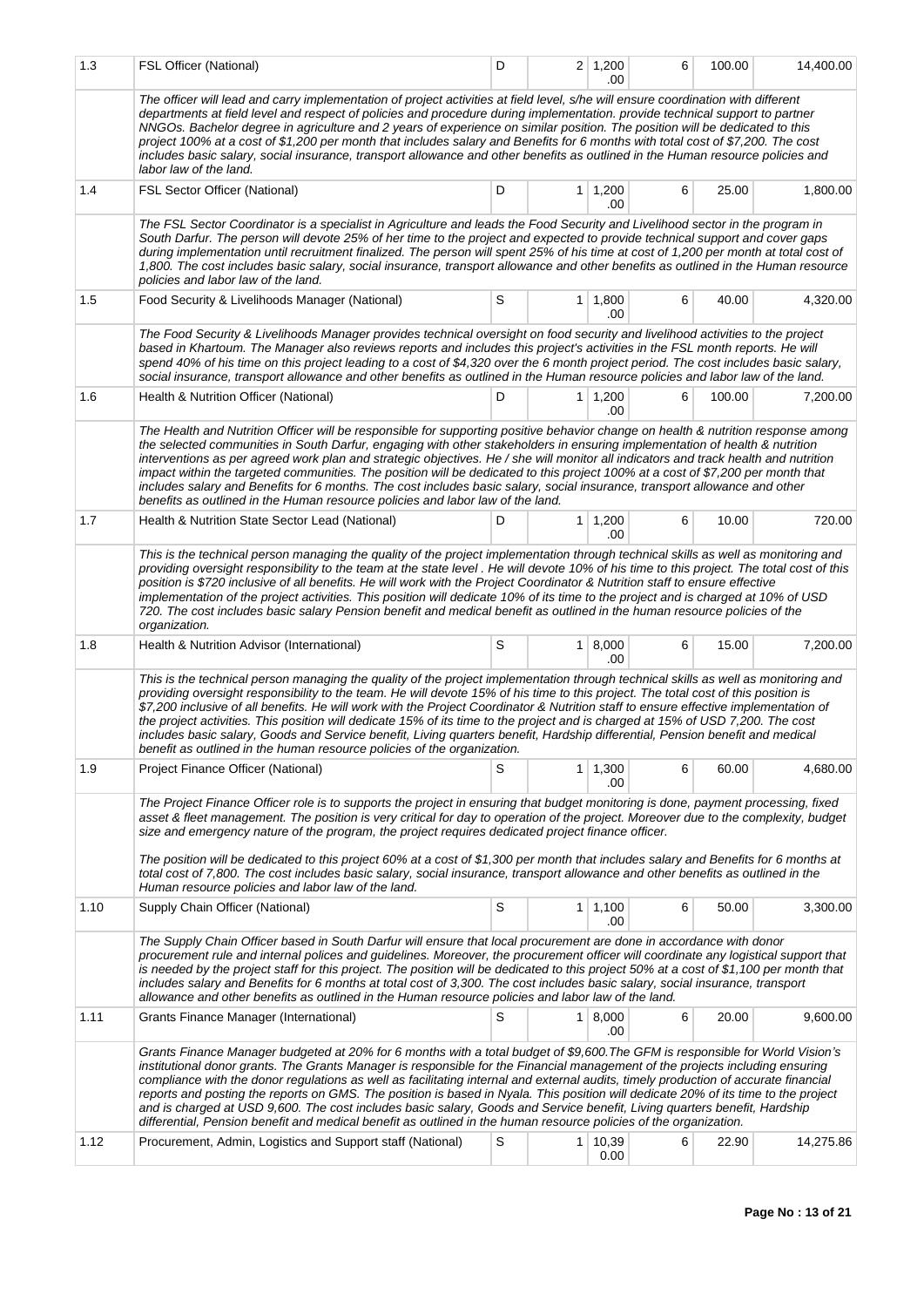|      | The Support staff team provides country and field wide support to all projects in fleet management, procurement, security and<br>other general support activities required in the implementation process of project activities. This a contribution to support<br>positions in Khartoum and South Darfur including Procurement Officers, HR Officers, Admin positions etc. It is charged as a<br>percentage (22.897016% of the total cost of staffing). Please refer to BOQ 1.12 tab for detailed cost by position. Due to rounding<br>effect, the unit price and % reflected in the BoQ has minor difference. The position listed in the BoQ are 11 and 22.90% is an<br>average derivative result to get 14,275.86.                                                                                                                                                                                                                                           |        |                |                       |   |        |            |  |  |  |  |  |
|------|----------------------------------------------------------------------------------------------------------------------------------------------------------------------------------------------------------------------------------------------------------------------------------------------------------------------------------------------------------------------------------------------------------------------------------------------------------------------------------------------------------------------------------------------------------------------------------------------------------------------------------------------------------------------------------------------------------------------------------------------------------------------------------------------------------------------------------------------------------------------------------------------------------------------------------------------------------------|--------|----------------|-----------------------|---|--------|------------|--|--|--|--|--|
| 1.13 | Program Officer (National)                                                                                                                                                                                                                                                                                                                                                                                                                                                                                                                                                                                                                                                                                                                                                                                                                                                                                                                                     | S      |                | $1 \mid 2,200$<br>.00 | 6 | 15.00  | 1,980.00   |  |  |  |  |  |
|      | The Program Office will be responsible for reviewing the quality of report, uploading narrative reports in GMS system, handle<br>donor correspondence and grant compliance matter. The position will be dedicated to this project 15% at a cost of \$1,980 per<br>month that includes salary and Benefits for 6 months with total cost of \$1,980. The cost includes basic salary, social insurance,<br>transport allowance and other benefits as outlined in Human resource policies and labor law of the land.                                                                                                                                                                                                                                                                                                                                                                                                                                               |        |                |                       |   |        |            |  |  |  |  |  |
| 1.14 | M&E Coordinator (National)                                                                                                                                                                                                                                                                                                                                                                                                                                                                                                                                                                                                                                                                                                                                                                                                                                                                                                                                     | S      |                | $1 \mid 1,400$<br>.00 | 6 | 50.00  | 4,200.00   |  |  |  |  |  |
|      | M&E Coordinator is a national position responsible for monitoring & evaluation activities. The person will dedicate 50% of his time<br>for this project for 6 months with a total budget of \$4,200 at rate of \$1,400. The position is based in South Darfur with frequent<br>visits to the field. The cost includes basic salary, social insurance, transport allowance and other benefits as outlined in the<br>Human resource policies and labour law of the land.                                                                                                                                                                                                                                                                                                                                                                                                                                                                                         |        |                |                       |   |        |            |  |  |  |  |  |
| 1.15 | <b>FSL Assistant (National)</b>                                                                                                                                                                                                                                                                                                                                                                                                                                                                                                                                                                                                                                                                                                                                                                                                                                                                                                                                | D      | 1 <sup>1</sup> | 450.0<br>0            | 6 | 100.00 | 2,700.00   |  |  |  |  |  |
|      | Implement project activity at field level, lead community mobilization, facilitate and conduct seed distribution, animal vaccination<br>campaign, and monitoring and training activities. Bachelor of agriculture and one year experience. The position will be dedicated<br>to this project 100% at a cost of \$450 per month that includes salary and Benefits for 6 months with total cost of \$2,700                                                                                                                                                                                                                                                                                                                                                                                                                                                                                                                                                       |        |                |                       |   |        |            |  |  |  |  |  |
|      | <b>Section Total</b>                                                                                                                                                                                                                                                                                                                                                                                                                                                                                                                                                                                                                                                                                                                                                                                                                                                                                                                                           |        |                |                       |   |        | 104,575.86 |  |  |  |  |  |
|      | 2. Supplies, Commodities, Materials                                                                                                                                                                                                                                                                                                                                                                                                                                                                                                                                                                                                                                                                                                                                                                                                                                                                                                                            |        |                |                       |   |        |            |  |  |  |  |  |
| 2.1  | N - Provide preventive, treatment and community mobilization<br>services for acute malnutrition through the 4 OTPs attached to<br>4 key PHUs in the 4 localities                                                                                                                                                                                                                                                                                                                                                                                                                                                                                                                                                                                                                                                                                                                                                                                               | D      | $\mathbf{1}$   | 3,870<br>.00          | 6 | 100.00 | 23,220.00  |  |  |  |  |  |
|      | The caters for the monthly payment for the Nutrition assistant, CHWs, Nursing officer and other OTP staff. This is for 4 OTPs as<br>detailed in the BoQ tab 2.1                                                                                                                                                                                                                                                                                                                                                                                                                                                                                                                                                                                                                                                                                                                                                                                                |        |                |                       |   |        |            |  |  |  |  |  |
| 2.2  | N - Provide a mobile team to ensure service provision in far to<br>reach areas to offer integrated services to the households                                                                                                                                                                                                                                                                                                                                                                                                                                                                                                                                                                                                                                                                                                                                                                                                                                  | 100.00 | 9,720.00       |                       |   |        |            |  |  |  |  |  |
|      | The Clinical doctor, the midwife, the lab tech and other staff need to be seconded for this to happen for 6 months. Please see<br>BOQ file - tab 2.2 for breakdown in costs.                                                                                                                                                                                                                                                                                                                                                                                                                                                                                                                                                                                                                                                                                                                                                                                   |        |                |                       |   |        |            |  |  |  |  |  |
| 2.3  | N - Provide support to critically ill severely malnourished<br>children with medical complications in the stabilization center.                                                                                                                                                                                                                                                                                                                                                                                                                                                                                                                                                                                                                                                                                                                                                                                                                                | D      | 1 <sup>1</sup> | 13,60<br>3.00         | 1 | 100.00 | 13,603.00  |  |  |  |  |  |
|      | Those in a short distance cane be referred and cared for at the SC. Please see BOQ file - tab 2.3 for breakdown in costs.                                                                                                                                                                                                                                                                                                                                                                                                                                                                                                                                                                                                                                                                                                                                                                                                                                      |        |                |                       |   |        |            |  |  |  |  |  |
| 2.4  | N - Carry out a simple barrier analysis in the localities and<br>Villages targeted to understand the actual nutrition related<br>barriers at household level                                                                                                                                                                                                                                                                                                                                                                                                                                                                                                                                                                                                                                                                                                                                                                                                   | D      |                | $1 \mid 1,155$<br>.07 | 1 | 100.00 | 1,155.07   |  |  |  |  |  |
|      | To ensure the key essential Nutrition actions are identified for the MSGs to work with the NIPP. Please see BOQ file - tab 2.4 for<br>breakdown in costs.                                                                                                                                                                                                                                                                                                                                                                                                                                                                                                                                                                                                                                                                                                                                                                                                      |        |                |                       |   |        |            |  |  |  |  |  |
| 2.5  | N - Facilitate the identification of th Lead parents (Mother and<br>father) in villages with the high burden of PLWs.                                                                                                                                                                                                                                                                                                                                                                                                                                                                                                                                                                                                                                                                                                                                                                                                                                          | D      |                | $1 \vert 513.5$<br>8  | 1 | 100.00 | 513.58     |  |  |  |  |  |
|      | The SMoH will support this activity, they need fuel, stationary and facilitation. Please see BOQ file - tab 2.5 for breakdown in<br>costs.                                                                                                                                                                                                                                                                                                                                                                                                                                                                                                                                                                                                                                                                                                                                                                                                                     |        |                |                       |   |        |            |  |  |  |  |  |
| 2.6  | N - Support of MSGs leaders to maintain (MSGs). This is to<br>ensure they conduct meetings at least once a month.                                                                                                                                                                                                                                                                                                                                                                                                                                                                                                                                                                                                                                                                                                                                                                                                                                              | D      |                | $1 \mid 8,138$<br>.38 | 1 | 100.00 | 8,138.38   |  |  |  |  |  |
|      | The daily meetings coordination, Sudan cultural tea issues and meeting needs for 6 months. Please see BOQ file - tab 2.6 for<br>breakdown in costs.                                                                                                                                                                                                                                                                                                                                                                                                                                                                                                                                                                                                                                                                                                                                                                                                            |        |                |                       |   |        |            |  |  |  |  |  |
| 2.7  | N - Facilitate a knowledge pre and post analysis for mothers<br>included in the MSGs                                                                                                                                                                                                                                                                                                                                                                                                                                                                                                                                                                                                                                                                                                                                                                                                                                                                           | D      |                | 1 810.8<br>1          | 1 | 100.00 | 810.81     |  |  |  |  |  |
|      | SMoH staff are paid an SDA to ensure that they supervisor the sampled interviews, Fuel and stationary is also provided. Please<br>see BOQ file - tab 2.7 for breakdown in costs.                                                                                                                                                                                                                                                                                                                                                                                                                                                                                                                                                                                                                                                                                                                                                                               |        |                |                       |   |        |            |  |  |  |  |  |
| 2.8  | F - Procure and distribute 15,750kg of sorghum and 5,250kg of D<br>millet to 1,750 vulnerable HH                                                                                                                                                                                                                                                                                                                                                                                                                                                                                                                                                                                                                                                                                                                                                                                                                                                               |        | 21000          | 7.90                  | 1 | 100.00 | 165,900.00 |  |  |  |  |  |
|      | Estimation of price is made on average current market prices at S.Darfur and Khartoum for these varieties, for the commercial<br>non certified seed offered at market, that was found to be 5.3/kg. since we require pure certified seeds that only provided by<br>specialized seed propagation companies, we expected their prices to be higher than market prices, also these companies mostly<br>propagate their seed at different state in Sudan (like Gazira and Gadarif states), we expect they add the cost of transportation to<br>KRT to price, in addition to current high inflation rate, for that we estimate an increase of around 50% on initial price of 5.3/kg.<br>Each of the 1,750 beneficiary HH will receive 9kg of certified seeds of early maturing varieties of sorghum (WadAhmed, Butana,<br>Arfa Gadamk) and 3kg of drought resistance early maturing variety Millet Ashana. Please see BOQ file - tab 2.8 for breakdown in<br>costs. |        |                |                       |   |        |            |  |  |  |  |  |
| 2.9  | F - Procure and distribute 38,500kg of unshelled groundnut to<br>1,750 HH                                                                                                                                                                                                                                                                                                                                                                                                                                                                                                                                                                                                                                                                                                                                                                                                                                                                                      | D      | 38500          | 2.11                  | 1 | 100.00 | 81,235.00  |  |  |  |  |  |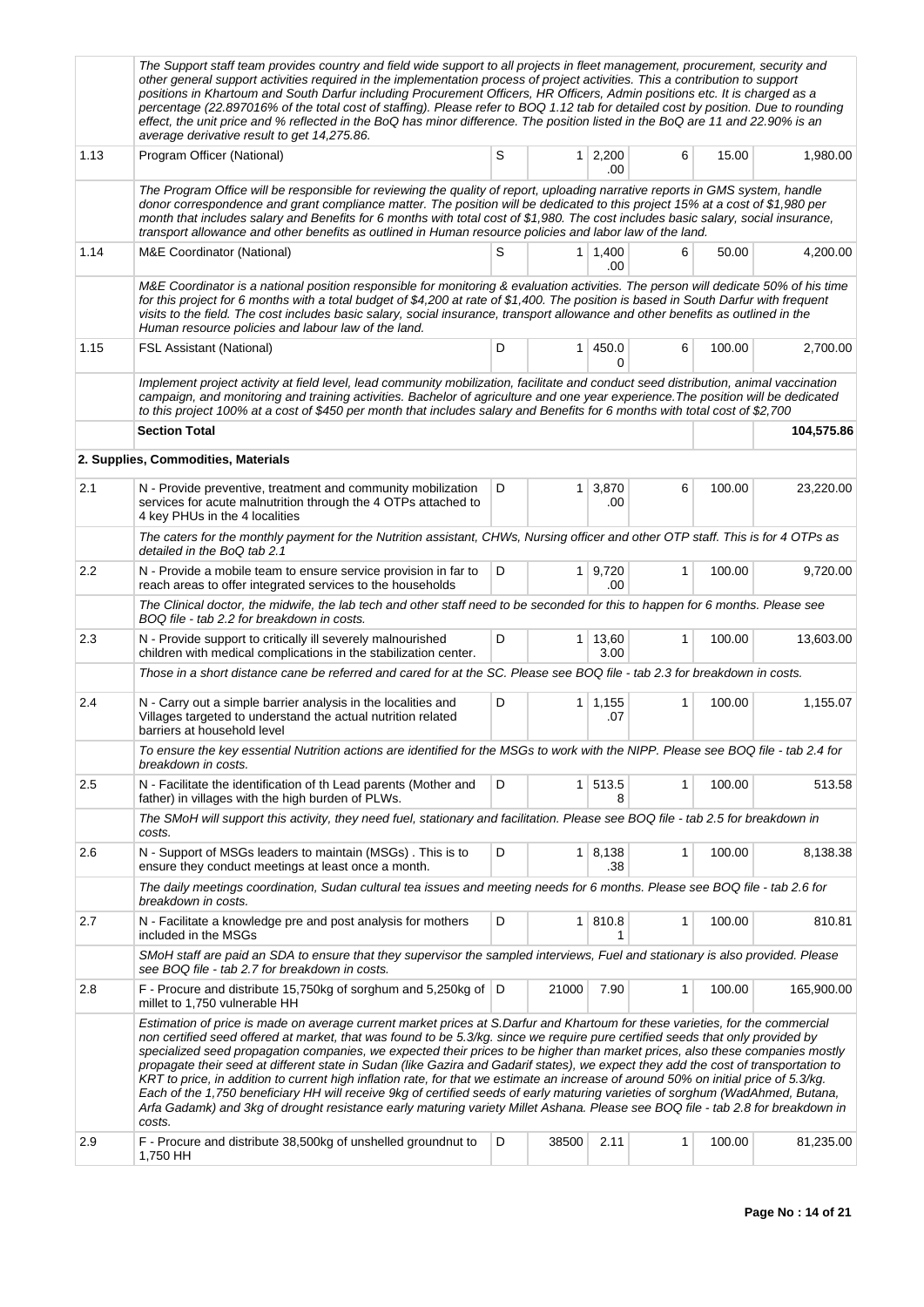|      | Cash crop. price estimated as per current market prices at KRT. Each HH will receive 22kg unshelled groundnuts that will be<br>enough to grow 0.5 Feddan. Please see BOQ file - tab 2.9 for breakdown in costs.                                                                                                                                                                                                                                                                                                                                                                                                   |   |                |                       |              |        |            |  |  |  |  |
|------|-------------------------------------------------------------------------------------------------------------------------------------------------------------------------------------------------------------------------------------------------------------------------------------------------------------------------------------------------------------------------------------------------------------------------------------------------------------------------------------------------------------------------------------------------------------------------------------------------------------------|---|----------------|-----------------------|--------------|--------|------------|--|--|--|--|
| 2.10 | F - Transportation of cereals seeds                                                                                                                                                                                                                                                                                                                                                                                                                                                                                                                                                                               | D |                | $1 \mid 1,754$<br>.40 | $\mathbf{1}$ | 100.00 | 1.754.40   |  |  |  |  |
|      | Certified seeds are not easily available in the local market at South Darfur and purchse from other areas like KRT will be most<br>probable. The cost will cover big truck rent from KRT to NYL, as per market price.                                                                                                                                                                                                                                                                                                                                                                                             |   |                |                       |              |        |            |  |  |  |  |
| 2.11 | F - Identification of beneficiaries: Refreshment (dates +<br>groundnut) and COVID19 prevention materials                                                                                                                                                                                                                                                                                                                                                                                                                                                                                                          | D | 1 <sup>1</sup> | 347.4<br>0            | 1            | 100.00 | 347.40     |  |  |  |  |
|      | Date and groundnut \$84.<br>2 carton of 40 boxes of face masks \$175.4<br>50 bottles of disinfectant \$88.<br>Refreshment and COVID-19 prevention materials to be presented in the community FGD planned for beneficiaries identifications.                                                                                                                                                                                                                                                                                                                                                                       |   |                |                       |              |        |            |  |  |  |  |
| 2.12 | F - Stationaries, for activities implementation                                                                                                                                                                                                                                                                                                                                                                                                                                                                                                                                                                   | D |                | $1 \mid 1,421$<br>.40 | 1            | 100.00 | 1,421.40   |  |  |  |  |
|      | A4 papers (5.3*20 units=106) + pens (box of 50 by 10.5*6boxes=63) + 100 Note book (100*2.1=210) + 20 stamps (20*2.3=46) +<br>12 inks (12*0.9=10.8) + 8 flip chart (8*87.7=701.6) + 20 flip chart paper (20*7.9=158) + 12 boxes markers (f12*10.5=126). overall<br>total is 1421.4                                                                                                                                                                                                                                                                                                                                 |   |                |                       |              |        |            |  |  |  |  |
| 2.13 | F - Cash distribution, for food distribution to 240 Vulnerable<br>women and 30 vulnerable pastoralists heading HH in EJM,<br>value of cash                                                                                                                                                                                                                                                                                                                                                                                                                                                                        | D | 1 <sup>1</sup> | 103,6<br>35.00        | 1            | 100.00 | 103,635.00 |  |  |  |  |
|      | Each of the 240 women heading HH will receive 94\$ per month, for 4 months, to cover 75% of the cost of food at EJM. while 30<br>vulnerable HH pastoralists will be supported with 94 per month, for 3 months. Please see BOQ file - tab 2.13 for breakdown in<br>costs.                                                                                                                                                                                                                                                                                                                                          |   |                |                       |              |        |            |  |  |  |  |
| 2.14 | F - Procurement of 600kg of Pasture seeds for scattering in<br>rangeland                                                                                                                                                                                                                                                                                                                                                                                                                                                                                                                                          | D | 600            | 9.30                  | 1            | 100.00 | 5,580.00   |  |  |  |  |
|      | 600kg of pasture seed will be purchased from ministry stocks (if available) and local markets. The seed are rare and normally<br>collected by community members during the growing season and sold later as per their wish. There were no seed found at<br>market at time of writing this proposal except of Begail seeds that were offered by community member for 8\$/kg. Estimation<br>made to 9.3 considering that seed might be purchased from different markets at different localities/villages at many prices, in<br>addition to ministry stocks. Total area is 60 Feddan and seed rate is 10kg/feddan    |   |                |                       |              |        |            |  |  |  |  |
| 2.15 | F - Scattering of pasture seed: Purchase of 30 ground<br>disturbance tools                                                                                                                                                                                                                                                                                                                                                                                                                                                                                                                                        | D |                | 30 19.50              | 1            | 100.00 | 585.00     |  |  |  |  |
|      | Hand tools of rake type. will be used by daily workers to move the ground area before seed broadcast, to help the seeds<br>penetrate the ground and easily germinate. This process will facilitate the germination of majority of scattered seed, that if put just<br>on ground surface, many seed will not germinate as they might be washed out by rainwater of blown away by wind. (30 x \$19.5 =<br>\$585)                                                                                                                                                                                                    |   |                |                       |              |        |            |  |  |  |  |
| 2.16 | F - 30 daily workers to scatter the pasture seed                                                                                                                                                                                                                                                                                                                                                                                                                                                                                                                                                                  | D |                | 30 18.40              | 12           | 100.00 | 6,624.00   |  |  |  |  |
|      | 30 daily workers to scatter the pasture seed, 10 in each of the 3 targeted areas and each will work 12 days, the rate per<br>day/worker is estimated to 18.4 following the market cost of intensive labour work, as the DW will carry the seeds and will use<br>land disturbance tool to move the land to create a sort of plant beds, before scattering the seed and move the land again to cover<br>the seeds. The work in the tough rangelands need dedicated skilled labour to ensure proper broadcast.                                                                                                       |   |                |                       |              |        |            |  |  |  |  |
| 2.17 | F - Scattering campaigns technical supervision                                                                                                                                                                                                                                                                                                                                                                                                                                                                                                                                                                    | D | $\mathbf{1}$   | 3,031<br>.20          | 1            | 100.00 | 3,031.20   |  |  |  |  |
|      | Cost of 6 staff from ministry who will technically lead the scattering (define areas to be covered by GPS, according to maps of<br>traditional animal routes), 2 in each area, total of 6. cost per day is 35.1 and each one will work for 12 days. = 2527.2. and meal<br>cost for 12 days, 7/day/person is 504. working full day on field scattering. total cost is                                                                                                                                                                                                                                              |   |                |                       |              |        |            |  |  |  |  |
| 2.18 | F - Cash for work for 30 vulnrable HH from community                                                                                                                                                                                                                                                                                                                                                                                                                                                                                                                                                              | D |                | 1 8,883<br>.00        | 1            | 100.00 | 8,883.00   |  |  |  |  |
|      | 30 HH beneficiaries will be monitoring the scattered area and provide verbal and/or oral report to project team on growth and<br>inform other community members not to graze on the newly grown plants to allow for completion of plant life cycle. Each will be<br>paid \$94 per month for conducting 4 monitoring visits within 3 months. \$98.70 includes the 5% processing fee. See BOQ tab 2.18<br>for breakdown of activity,                                                                                                                                                                                |   |                |                       |              |        |            |  |  |  |  |
| 2.19 | Vaccine for animals campagin                                                                                                                                                                                                                                                                                                                                                                                                                                                                                                                                                                                      | D | 2500           | 0.10                  | 21           | 100.00 | 5,250.00   |  |  |  |  |
|      | Vaccines dose/day/locality is estimated to 2500 doses, conducted in 3 localties. price of one dose is 0.1 and the number of days<br>of the whole campaign is 7 working days. Done team of ministry                                                                                                                                                                                                                                                                                                                                                                                                                |   |                |                       |              |        |            |  |  |  |  |
| 2.20 | F - Vaccination campaigns materials and vet cost (Automatic<br>syringe 421, Normal saline 40 units 72 and 6 cold containers<br>231)                                                                                                                                                                                                                                                                                                                                                                                                                                                                               | D | $\mathbf{1}$   | 3,076<br>.20          | $\mathbf{1}$ | 100.00 | 3,076.20   |  |  |  |  |
|      | For animal vaccination: 3 Automatic syringe, unit price is 140 and total of 3 syringes is 420. 3 cartons of Normal saline each<br>contain 40 units, unit price of carton is 72 and total of 3 cartons is 216. 6 cold containers to preserve vaccines, unit price of<br>container is 38.5 and total price of the 6 container is 231). 2 vets and 2 technicians in each of the 3 localities will conduct the<br>vaccination of animal, each for 7 days. cost per day for vet is 35.1 and total cost of the 6 vet is 1474.2, while the cost/day for<br>technician is 17.5 and total cost of the 6 technicians is 735 |   |                |                       |              |        |            |  |  |  |  |
| 2.21 | F - Training of 18 CAHW's vet trainer                                                                                                                                                                                                                                                                                                                                                                                                                                                                                                                                                                             | D |                | 1 1,629<br>.00        | 1            | 100.00 | 1,629.00   |  |  |  |  |
|      | 6 CAHWs from each of the 3 localities. 3 vets and 3 technicians will conduct the training, each in locality, for 5days, cost per day<br>is 35.1 for vet and total cost of 3 vet is 526.5. Cost for technician/day is 17.5 and total cost of the 3 technicians is 262.5. One<br>Meal will be given/day/locality for 5 days, for 8 persons. cost of one meal is 7, total cost of meals is 840                                                                                                                                                                                                                       |   |                |                       |              |        |            |  |  |  |  |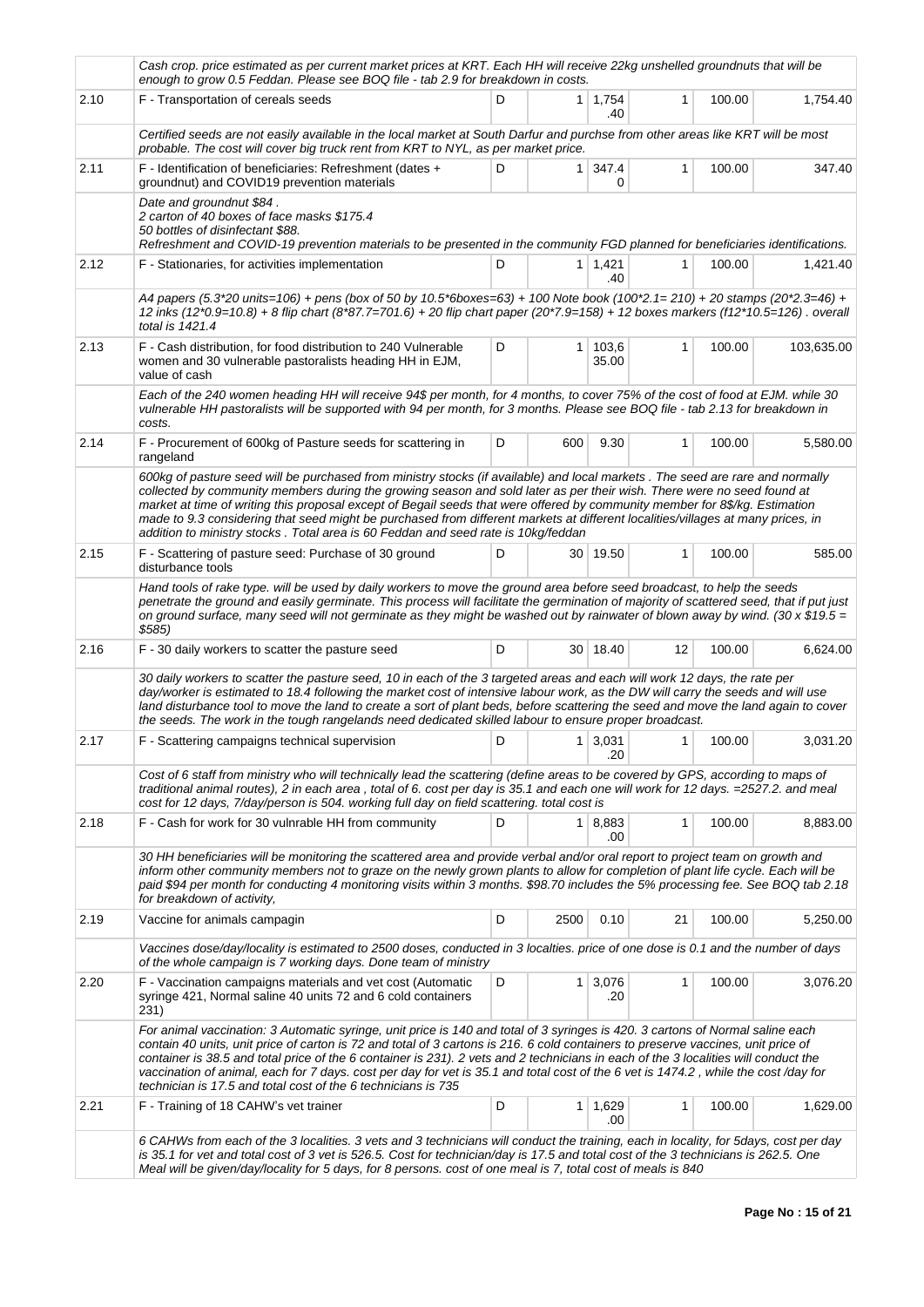| 2.22         | N - Support the active case finding and management for the far $ D $<br>villages from the PHUs through the Mobile Team Operations<br>for integrated services and medical supplies                                                                                                                                                                                                                                                                                                                                                                                                                                                                                                                                                                                                                                                                                              |   | $\mathbf{1}$   | 23,09<br>8.40         | 1            | 100.00 | 23,098.40  |
|--------------|--------------------------------------------------------------------------------------------------------------------------------------------------------------------------------------------------------------------------------------------------------------------------------------------------------------------------------------------------------------------------------------------------------------------------------------------------------------------------------------------------------------------------------------------------------------------------------------------------------------------------------------------------------------------------------------------------------------------------------------------------------------------------------------------------------------------------------------------------------------------------------|---|----------------|-----------------------|--------------|--------|------------|
|              | For the medical supplies supplies and fuel for the mobile team. Please see BOQ file - tab 2.22 for breakdown in costs.                                                                                                                                                                                                                                                                                                                                                                                                                                                                                                                                                                                                                                                                                                                                                         |   |                |                       |              |        |            |
| 2.23         | N - Operationalise the 4 OTPS through the Procurement of<br>Required materials to ensure that CMAM is implemented in the<br>4 PHUs for proper integration                                                                                                                                                                                                                                                                                                                                                                                                                                                                                                                                                                                                                                                                                                                      | D | 1 <sup>1</sup> | 4,720<br>.89          | 1            | 100.00 | 4,720.89   |
|              | Supplies will be given to the 4 OTPS to ensure they are fully running. Please see BOQ file - tab 2.23 for breakdown in costs.                                                                                                                                                                                                                                                                                                                                                                                                                                                                                                                                                                                                                                                                                                                                                  |   |                |                       |              |        |            |
| 2.24         | N - Provide HMIS reporting tools for the 4 OTPs by<br>procurement of the CMAM reporting documents.                                                                                                                                                                                                                                                                                                                                                                                                                                                                                                                                                                                                                                                                                                                                                                             | D |                | $1 \mid 1,214$<br>.60 | 3            | 100.00 | 3,643.80   |
|              | The HMIS needs to be supported to ensure EWARN data is captured and hence tools procurement. Please see BOQ file - tab<br>2.24 for breakdown in costs.                                                                                                                                                                                                                                                                                                                                                                                                                                                                                                                                                                                                                                                                                                                         |   |                |                       |              |        |            |
| 2.25         | <b>Visibility Material</b>                                                                                                                                                                                                                                                                                                                                                                                                                                                                                                                                                                                                                                                                                                                                                                                                                                                     | D |                | 8 250.0<br>0          | 1            | 100.00 | 2,000.00   |
|              | Visibility including signboards for the project - 8 pieces each costing \$250 for production and installation. This visibility items are<br>only for the purpose of promoting this project.                                                                                                                                                                                                                                                                                                                                                                                                                                                                                                                                                                                                                                                                                    |   |                |                       |              |        |            |
|              | <b>Section Total</b>                                                                                                                                                                                                                                                                                                                                                                                                                                                                                                                                                                                                                                                                                                                                                                                                                                                           |   |                |                       |              |        | 479,575.53 |
| 3. Equipment |                                                                                                                                                                                                                                                                                                                                                                                                                                                                                                                                                                                                                                                                                                                                                                                                                                                                                |   |                |                       |              |        |            |
| 3.1          | Laptop computer                                                                                                                                                                                                                                                                                                                                                                                                                                                                                                                                                                                                                                                                                                                                                                                                                                                                | D |                | $2 \mid 1,500$        | $\mathbf{1}$ | 100.00 | 3,000.00   |
|              |                                                                                                                                                                                                                                                                                                                                                                                                                                                                                                                                                                                                                                                                                                                                                                                                                                                                                |   |                | .00                   |              |        |            |
|              | One HP EliteBook 750 series will be bought at cost of \$1500 per laptop. The project will going to hire more than 4 person. But the<br>new laptop will used for the project coordinator and Agriculture Officer. The other used laptops will be provided for other positions.                                                                                                                                                                                                                                                                                                                                                                                                                                                                                                                                                                                                  |   |                |                       |              |        |            |
| 3.2          | Multipurpose scanner and printer                                                                                                                                                                                                                                                                                                                                                                                                                                                                                                                                                                                                                                                                                                                                                                                                                                               | D |                | $1 \mid 1,500$<br>.00 | 1            | 100.00 | 1,500.00   |
|              | The multipurpose scanner and Printer will be purchased to support the project implementation.                                                                                                                                                                                                                                                                                                                                                                                                                                                                                                                                                                                                                                                                                                                                                                                  |   |                |                       |              |        |            |
|              | <b>Section Total</b>                                                                                                                                                                                                                                                                                                                                                                                                                                                                                                                                                                                                                                                                                                                                                                                                                                                           |   |                |                       |              |        | 4,500.00   |
|              | <b>4. Contractual Services</b>                                                                                                                                                                                                                                                                                                                                                                                                                                                                                                                                                                                                                                                                                                                                                                                                                                                 |   |                |                       |              |        |            |
| 4.1          | Vehicle rental                                                                                                                                                                                                                                                                                                                                                                                                                                                                                                                                                                                                                                                                                                                                                                                                                                                                 | D |                | $2 \mid 1,400$<br>.00 | 6            | 100.00 | 16,800.00  |
|              | World Vision will hire two vehicle dedicated to this project 100% to take staff from the office to the localities where project<br>implementation take place. It will cost \$1,400 per month for rented vehicle with driver. It is estimated the vehicle will be used for<br>21 days on average during the project implementation.                                                                                                                                                                                                                                                                                                                                                                                                                                                                                                                                             |   |                |                       |              |        |            |
| 4.2          | <b>Security Service</b>                                                                                                                                                                                                                                                                                                                                                                                                                                                                                                                                                                                                                                                                                                                                                                                                                                                        | S |                | 78 131.0<br>0         | 6            | 5.00   | 3,065.40   |
|              | WV has contracted the services of a security company to secure the office premises and he properties. World Vision has<br>contracted the services of ASWAR Security company that charges \$131 per guard and the premises are secured by 78 guards, 4<br>during the day and 4 during the night and they work in shifts. This project will contribute 5% of the total cost monthly. Additional<br>explanation is added to show how 10,200 unit cost is arrived. Currently we have 78 guards in South Darfur alone for which we<br>pay 131 dollar security fee per guard                                                                                                                                                                                                                                                                                                         |   |                |                       |              |        |            |
|              | <b>Section Total</b>                                                                                                                                                                                                                                                                                                                                                                                                                                                                                                                                                                                                                                                                                                                                                                                                                                                           |   |                |                       |              |        | 19,865.40  |
| 5. Travel    |                                                                                                                                                                                                                                                                                                                                                                                                                                                                                                                                                                                                                                                                                                                                                                                                                                                                                |   |                |                       |              |        |            |
| 5.1          | Accommodation and staff perdiem                                                                                                                                                                                                                                                                                                                                                                                                                                                                                                                                                                                                                                                                                                                                                                                                                                                | D |                | 30 75.00              | 6            | 100.00 | 13,500.00  |
|              | Accommodation and Perdiems for field/project site visits. Project coordinator, Sector staffs, FSL Manager, H&N Advisor, Area<br>Program Coordinator and Finance and Administration staff, will spend days at the project site. World Vision will provide<br>accommodation while they are entitled for perdiem. The unit cost is calculated at 7 days per trip at \$75 (25 perdiem and 50 dollar<br>accommodation) dollars per. The assumption is that every field trip the staff will spend 5 working days and two travel days<br>making it 7days.<br>Moreover the sector lead FSL and Health & Nutrition advisor will travel to field two times with total round trip of 10 days at cost of<br>\$750.<br>The<br>Sector Number of Trip<br>FSL sector staff 12<br>Health & Nutrition 8<br>Advisors 4<br>Finance and Admin staff 6<br>Total estimated trip 30 $*75 * 6 = 13,500$ |   |                |                       |              |        |            |
| 5.2          | Domestic air travel costs, Nyala-KRT                                                                                                                                                                                                                                                                                                                                                                                                                                                                                                                                                                                                                                                                                                                                                                                                                                           | D | 4 <sup>1</sup> | 400.0                 | 2            | 100.00 | 3,200.00   |
|              | UNHAS ticket for return trips Operations and M&E staff from Khartoum to South Darfur and Project Staff to Khartoum for training<br>and coordination/ Project review meetings. It is estimated that a total of 4 trips will be made by Project management staff, sector                                                                                                                                                                                                                                                                                                                                                                                                                                                                                                                                                                                                         |   |                | 0                     |              |        |            |
|              | specialist, FSL Manager, H&N Advisor and Administration & Support staff.<br><b>Section Total</b>                                                                                                                                                                                                                                                                                                                                                                                                                                                                                                                                                                                                                                                                                                                                                                               |   |                |                       |              |        | 16,700.00  |
|              |                                                                                                                                                                                                                                                                                                                                                                                                                                                                                                                                                                                                                                                                                                                                                                                                                                                                                |   |                |                       |              |        |            |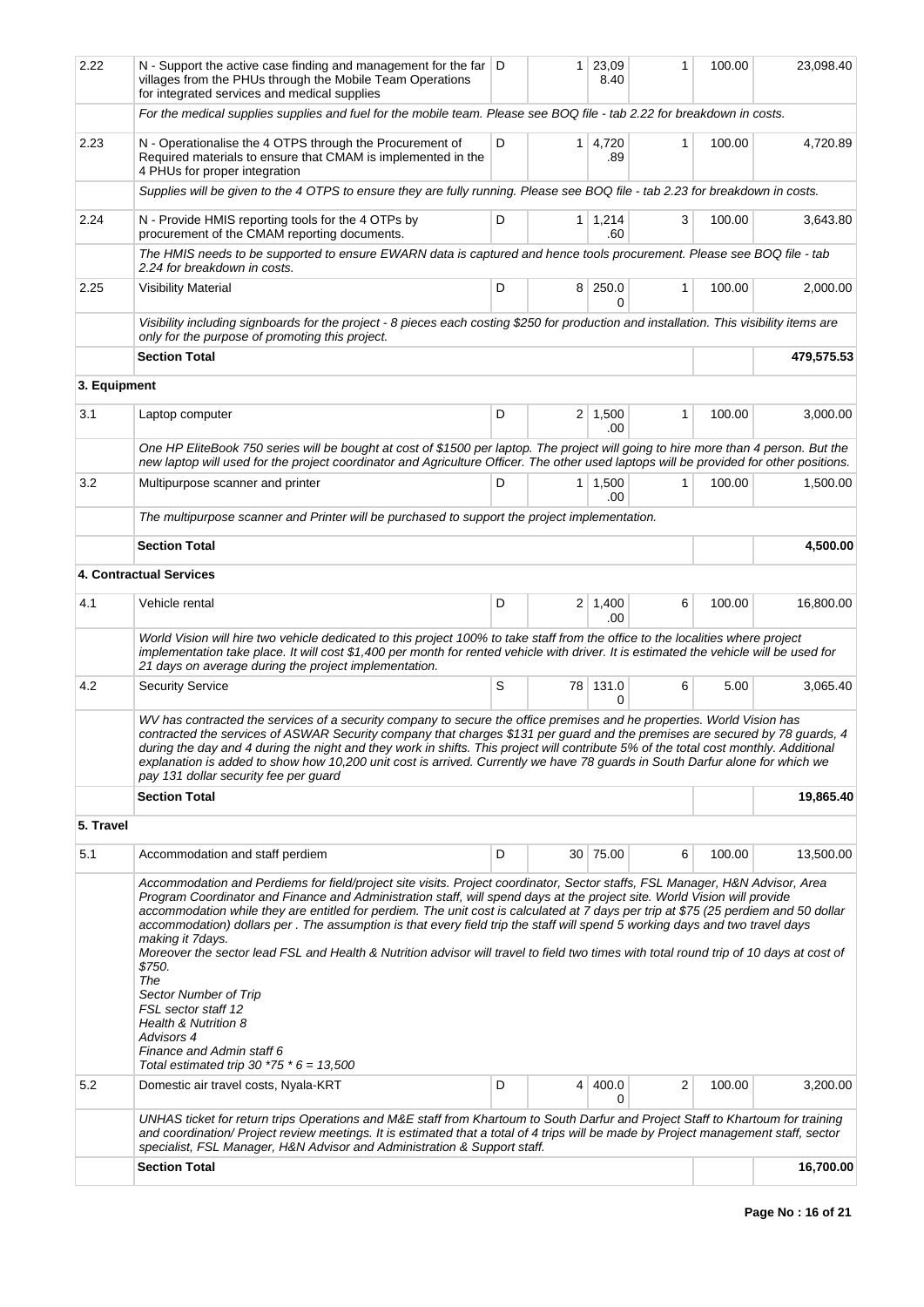|                         | 6. Transfers and Grants to Counterparts                                                                                                                                                                                                                                                                                                                                                                                                                                                                                                                                                                                   |   |                |                       |   |        |            |
|-------------------------|---------------------------------------------------------------------------------------------------------------------------------------------------------------------------------------------------------------------------------------------------------------------------------------------------------------------------------------------------------------------------------------------------------------------------------------------------------------------------------------------------------------------------------------------------------------------------------------------------------------------------|---|----------------|-----------------------|---|--------|------------|
| 6.1                     | JMCO (FSL)                                                                                                                                                                                                                                                                                                                                                                                                                                                                                                                                                                                                                | D | $\mathbf{1}$   | 19,40<br>0.00         | 1 | 100.00 | 19,400.00  |
|                         | The budget is for local implementing partners responsible for food security & livelihood sector. The detail budget breakdown is<br>attached as BOQ in the 6.1 tab.                                                                                                                                                                                                                                                                                                                                                                                                                                                        |   |                |                       |   |        |            |
| 6.2                     | <b>NAHA</b> (Nutrition)                                                                                                                                                                                                                                                                                                                                                                                                                                                                                                                                                                                                   | D |                | 1 74,97<br>7.24       | 1 | 100.00 | 74,977.24  |
|                         | Facilitate the implementation of all community based related activities to CMAM though the provision of Admin Issues and costs<br>for the suggested Partner for this sector. The detail budget is attached in the 6.2 tab.                                                                                                                                                                                                                                                                                                                                                                                                |   |                |                       |   |        |            |
|                         | <b>Section Total</b>                                                                                                                                                                                                                                                                                                                                                                                                                                                                                                                                                                                                      |   |                |                       |   |        | 94,377.24  |
|                         | 7. General Operating and Other Direct Costs                                                                                                                                                                                                                                                                                                                                                                                                                                                                                                                                                                               |   |                |                       |   |        |            |
| 7.1                     | Office & Facility Rent                                                                                                                                                                                                                                                                                                                                                                                                                                                                                                                                                                                                    | S | $\mathbf{1}$   | 18,00<br>0.00         | 6 | 10.00  | 10,800.00  |
|                         | WV has rented office premises in South Darfur and this project will contribute 10% of the office cost. The office monthly rent cost<br>is \$18,000 inclusive of office and warehouse and other facility rent. World Vision has large premises in South Darfur and rented<br>number of premises. The office rent alone is \$15,000 per month the warehouse & parking \$3,000. The cost is prorated based on<br>available active grants.                                                                                                                                                                                    |   |                |                       |   |        |            |
| 7.2                     | Office supplies                                                                                                                                                                                                                                                                                                                                                                                                                                                                                                                                                                                                           | S | 1 <sup>1</sup> | 760.0<br>0            | 6 | 50.00  | 2,280.00   |
|                         | The project staff & as well as support staff will need stationary, toner cartridges, writing pads etc. during the implementation of the<br>project. This budget will be exclusive for such needs for the smooth implementation of the project \$2,280. The \$2,280 will be<br>allocate to printer tonner \$315, Office printing papers, writing papers pad, & staples \$340, \$105 Office Covid 19 PPE material, per<br>month for total of 6 month.                                                                                                                                                                       |   |                |                       |   |        |            |
| 7.3                     | Bank Fee & Charges                                                                                                                                                                                                                                                                                                                                                                                                                                                                                                                                                                                                        | S | $\mathbf{1}$   | 100.0<br>0            | 6 | 30.00  | 180.00     |
|                         | The cost for bank fees & charges for payroll and fund transfer) and cash transfer to the country and to the field locations is<br>estimated at \$100 per month and this project will cover about 30% for the total cost.                                                                                                                                                                                                                                                                                                                                                                                                  |   |                |                       |   |        |            |
| 7.4                     | Office Utilities & Occupancy costs                                                                                                                                                                                                                                                                                                                                                                                                                                                                                                                                                                                        | S |                | $1 \mid 2,280$<br>.00 | 6 | 30.00  | 4,104.00   |
|                         | This is the contribution of this project to the WV Sudan local offices utilities such as office generator, electricity, gas, water etc.<br>costs in Nyala and it represents 30% of the total cost of \$2,880 per year. The cost is estimated as \$1,100 for generator fuel and<br>maintenance, Garbage collection \$230 and clean water services to World Vision premises at \$300 and Electricity at \$500 and<br>\$150 for staff tea/coffee.                                                                                                                                                                            |   |                |                       |   |        |            |
| 7.5                     | Office & Project staff Communication costs                                                                                                                                                                                                                                                                                                                                                                                                                                                                                                                                                                                | S | $\mathbf{1}$   | 410.0<br>0            | 6 | 50.00  | 1,230.00   |
|                         | It is expected that staff mobile data and air time cost will be \$200 per month and Office internet share \$210.                                                                                                                                                                                                                                                                                                                                                                                                                                                                                                          |   |                |                       |   |        |            |
| 7.6                     | Shared Vehicle Operating cost                                                                                                                                                                                                                                                                                                                                                                                                                                                                                                                                                                                             | S |                | $1 \mid 1,500$<br>.00 | 2 | 100.00 | 3,000.00   |
|                         | In addition to the rented vehicle, the project use shared vehicles for facilitation project implementation for procurement activity,<br>administrative activity and liaising with relevant government offices. For such, shared vehicle will be used at cost of 1,500 per<br>month with total cost of \$3,000                                                                                                                                                                                                                                                                                                             |   |                |                       |   |        |            |
| 7.7                     | Other fees (license, govt, software)                                                                                                                                                                                                                                                                                                                                                                                                                                                                                                                                                                                      | S | 1 <sup>1</sup> | 985.0<br>0            | 6 | 30.00  | 1,773.00   |
|                         | This line will covers other several software license fees that will be used by the project staff for Human Resource management,<br>Procurement systems, Financial systems, email and information security applications to be allocated to each staff on fair<br>allocation bases.<br>The estimated unit cost of \$985 accounts for Human resource software prorated per individual \$70, procurement system \$210,<br>email account & internet security \$160, employee expense management system \$30, Financial system charge per finance staff<br>\$115 and government fees for TA processing and related costs \$400. |   |                |                       |   |        |            |
|                         | <b>Section Total</b>                                                                                                                                                                                                                                                                                                                                                                                                                                                                                                                                                                                                      |   |                |                       |   |        | 23,367.00  |
| <b>SubTotal</b>         |                                                                                                                                                                                                                                                                                                                                                                                                                                                                                                                                                                                                                           |   | 62,828.0<br>0  |                       |   |        | 742,961.03 |
| Direct                  |                                                                                                                                                                                                                                                                                                                                                                                                                                                                                                                                                                                                                           |   |                |                       |   |        | 648,972.77 |
| Support                 |                                                                                                                                                                                                                                                                                                                                                                                                                                                                                                                                                                                                                           |   |                |                       |   |        | 93,988.26  |
| <b>PSC Cost</b>         |                                                                                                                                                                                                                                                                                                                                                                                                                                                                                                                                                                                                                           |   |                |                       |   |        |            |
| <b>PSC Cost Percent</b> |                                                                                                                                                                                                                                                                                                                                                                                                                                                                                                                                                                                                                           |   |                |                       |   |        | 7.00       |
| <b>PSC Amount</b>       |                                                                                                                                                                                                                                                                                                                                                                                                                                                                                                                                                                                                                           |   |                |                       |   |        | 52,007.27  |
| <b>Total Cost</b>       |                                                                                                                                                                                                                                                                                                                                                                                                                                                                                                                                                                                                                           |   |                |                       |   |        | 794,968.30 |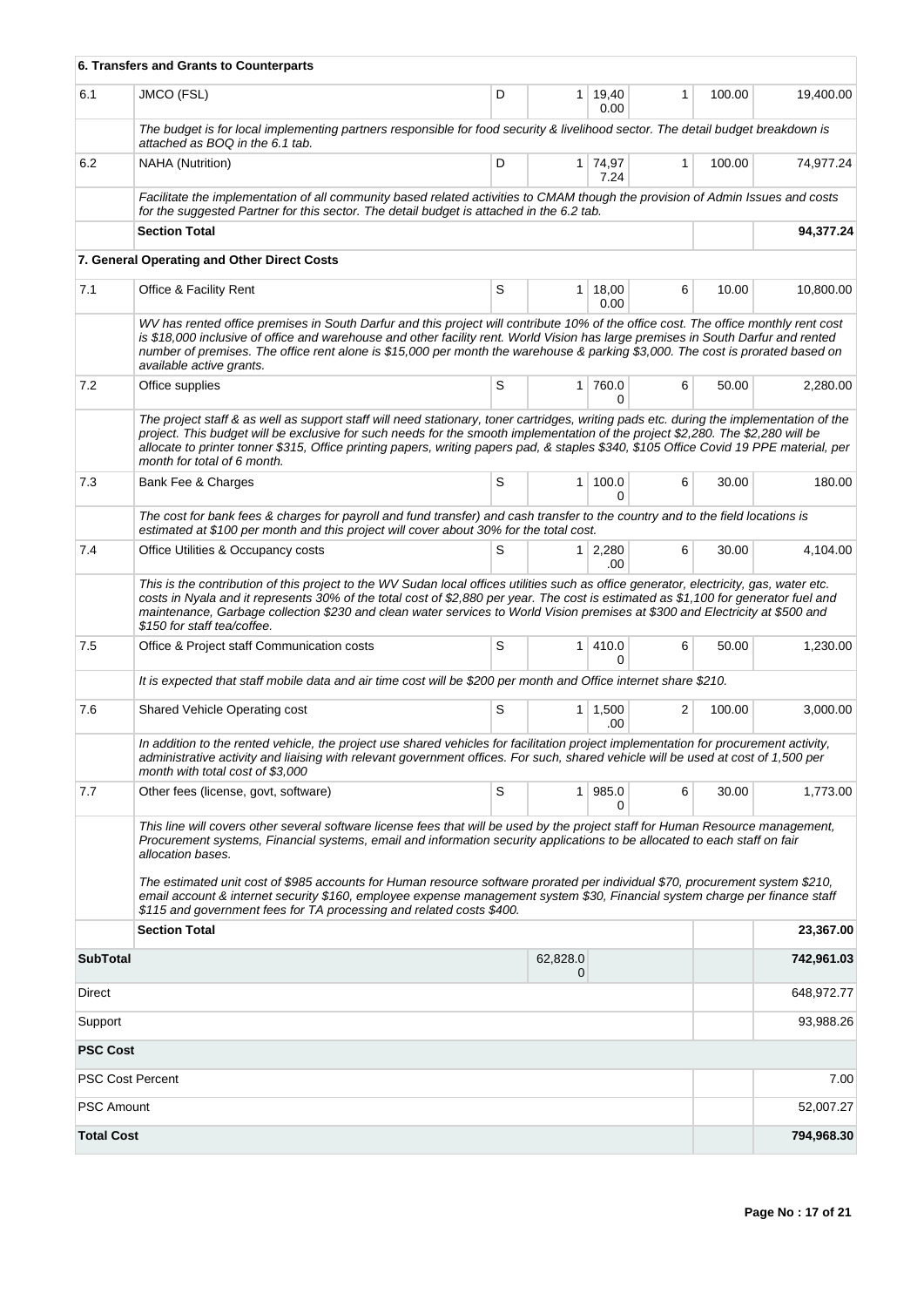| Location                        | <b>Estimated</b><br>percentage<br>of budget<br>for each<br><b>location</b> |                | <b>Estimated number of beneficiaries</b> | for each location |              |       | <b>Activity Name</b>                                                                                                                                                                                                                                                                                                                                                                                                                                                                                                                                                                                                                                                                                                                                                                                                                                                                                                                                                                                                                                                                                                                                                                                                                                                                                                                                                                                                                                                     |
|---------------------------------|----------------------------------------------------------------------------|----------------|------------------------------------------|-------------------|--------------|-------|--------------------------------------------------------------------------------------------------------------------------------------------------------------------------------------------------------------------------------------------------------------------------------------------------------------------------------------------------------------------------------------------------------------------------------------------------------------------------------------------------------------------------------------------------------------------------------------------------------------------------------------------------------------------------------------------------------------------------------------------------------------------------------------------------------------------------------------------------------------------------------------------------------------------------------------------------------------------------------------------------------------------------------------------------------------------------------------------------------------------------------------------------------------------------------------------------------------------------------------------------------------------------------------------------------------------------------------------------------------------------------------------------------------------------------------------------------------------------|
|                                 |                                                                            | Men            | <b>Women</b>                             | <b>Boys</b> Girls |              | Total |                                                                                                                                                                                                                                                                                                                                                                                                                                                                                                                                                                                                                                                                                                                                                                                                                                                                                                                                                                                                                                                                                                                                                                                                                                                                                                                                                                                                                                                                          |
| South Darfur > East Jebel Marra | 24.75000                                                                   | $\overline{0}$ | $\mathbf 0$                              | $\overline{0}$    | $\mathbf{0}$ |       | FSL: Activity 1.1.1: Improved cereals varieties<br>seeds distribution; FSL: Activity 1.3.1: Cash<br>distribution:<br>WV will also carry out cas<br>N: Activity 1.1.1: Provide preventive, treatment<br>and community mobil<br>N: Activity 1.1.2: Operationalise the 4 OTPS<br>through the Procurement<br>N: Activity 1.1.3: Provide HMIS reporting tools for<br>the 4 OTPs by pr<br>N: Activity 1.1.4: Facilitate the implementation of<br>all community ba<br>N: Activity 1.2.1: Provide a mobile team to ensure<br>service provision<br>N: Activity 1.2.2: Provide support to critically ill<br>severely malnou<br>N: Activity 1.2.3: Facilitate the referral for<br>specialized care thro<br>N: Activity 1.2.4: Support the active case finding<br>and management fo<br>N: Activity 1.3.1: Carry out a simple barrier<br>analysis in the locali<br>N: Activity 1.3.2: Facilitate identification of the<br>Lead Parents (mo<br>N: Activity 1.3.3: Facilitate training of lead<br>mothers and fathers i<br>N: Activity 1.3.4: Facilitate formation of Care<br>Groups, each should<br>N: Activity 1.3.5: Facilitate knowledge pre and<br>post analysis for mo<br>N: Activity 1.3.6: Support MSGs leaders to<br>maintain (MSGs) to ensure<br>N: Activity 1.3.7: Build capacities of nutrition<br>workers, community<br>N: Activity 1.3.8: Facilitate training of lead<br>mothers and CHWs in t<br>N: Activity 1.3.9: Facilitate community<br>discussions and advocacy for |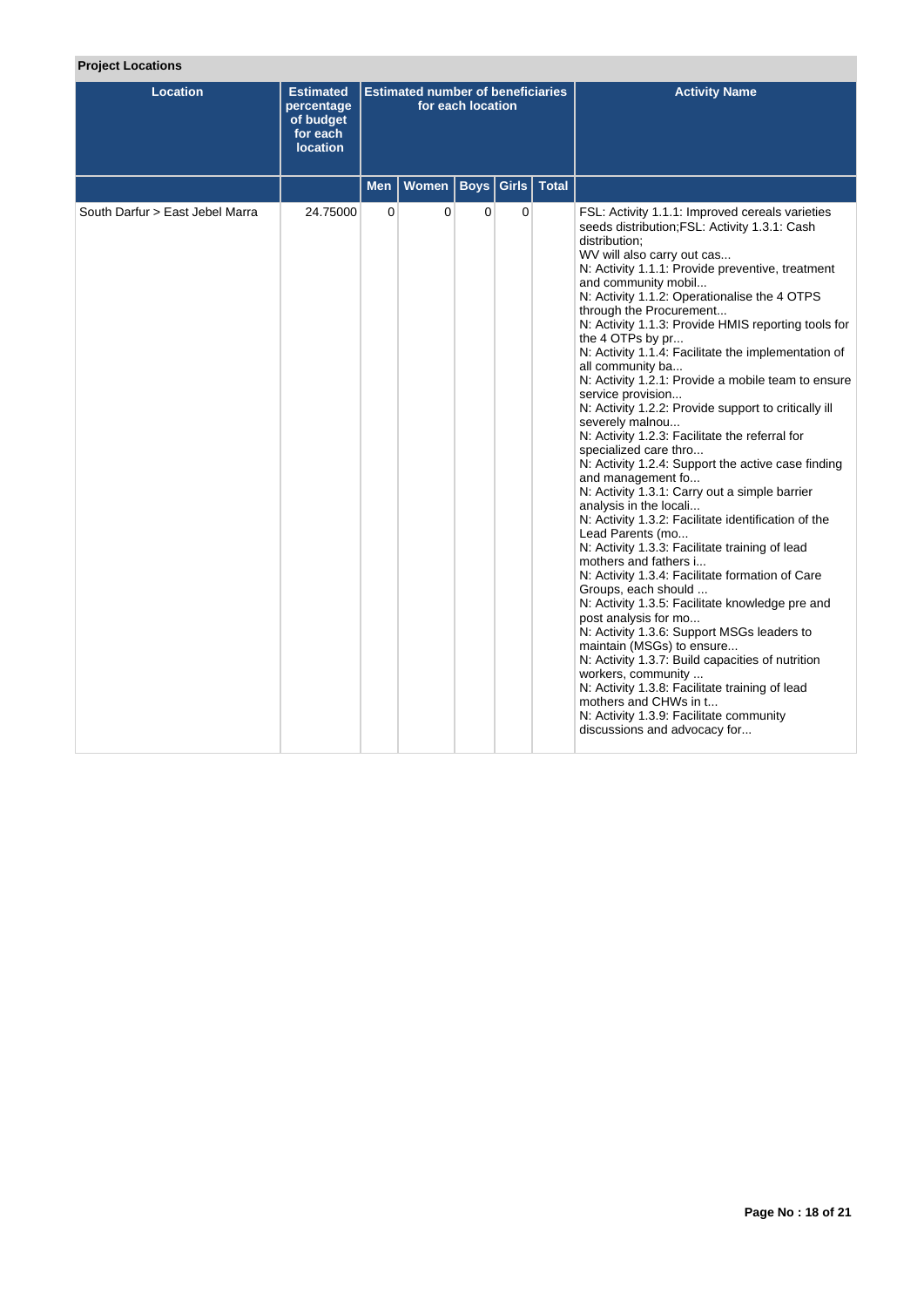|  |  |  |  |  |  |  | seeds distribution; FSL: Activity 1.2.1: Provision of<br>veterinary services:<br>18 Communit<br>FSL: Activity 1.3.2: Scattering of pasture seeds<br>on 60 Feddan of range<br>N: Activity 1.1.1: Provide preventive, treatment<br>and community mobil<br>N: Activity 1.1.2: Operationalise the 4 OTPS<br>through the Procurement<br>N: Activity 1.1.3: Provide HMIS reporting tools for<br>the 4 OTPs by pr<br>N: Activity 1.1.4: Facilitate the implementation of<br>all community ba<br>N: Activity 1.2.1: Provide a mobile team to ensure<br>service provision<br>N: Activity 1.2.2: Provide support to critically ill<br>severely malnou<br>N: Activity 1.2.3: Facilitate the referral for<br>specialized care thro<br>N: Activity 1.2.4: Support the active case finding<br>and management fo<br>N: Activity 1.3.1: Carry out a simple barrier<br>analysis in the locali<br>N: Activity 1.3.2: Facilitate identification of the<br>Lead Parents (mo<br>N: Activity 1.3.3: Facilitate training of lead<br>mothers and fathers i<br>N: Activity 1.3.4: Facilitate formation of Care<br>Groups, each should<br>N: Activity 1.3.5: Facilitate knowledge pre and<br>post analysis for mo<br>N: Activity 1.3.6: Support MSGs leaders to |
|--|--|--|--|--|--|--|---------------------------------------------------------------------------------------------------------------------------------------------------------------------------------------------------------------------------------------------------------------------------------------------------------------------------------------------------------------------------------------------------------------------------------------------------------------------------------------------------------------------------------------------------------------------------------------------------------------------------------------------------------------------------------------------------------------------------------------------------------------------------------------------------------------------------------------------------------------------------------------------------------------------------------------------------------------------------------------------------------------------------------------------------------------------------------------------------------------------------------------------------------------------------------------------------------------------------------------|
|--|--|--|--|--|--|--|---------------------------------------------------------------------------------------------------------------------------------------------------------------------------------------------------------------------------------------------------------------------------------------------------------------------------------------------------------------------------------------------------------------------------------------------------------------------------------------------------------------------------------------------------------------------------------------------------------------------------------------------------------------------------------------------------------------------------------------------------------------------------------------------------------------------------------------------------------------------------------------------------------------------------------------------------------------------------------------------------------------------------------------------------------------------------------------------------------------------------------------------------------------------------------------------------------------------------------------|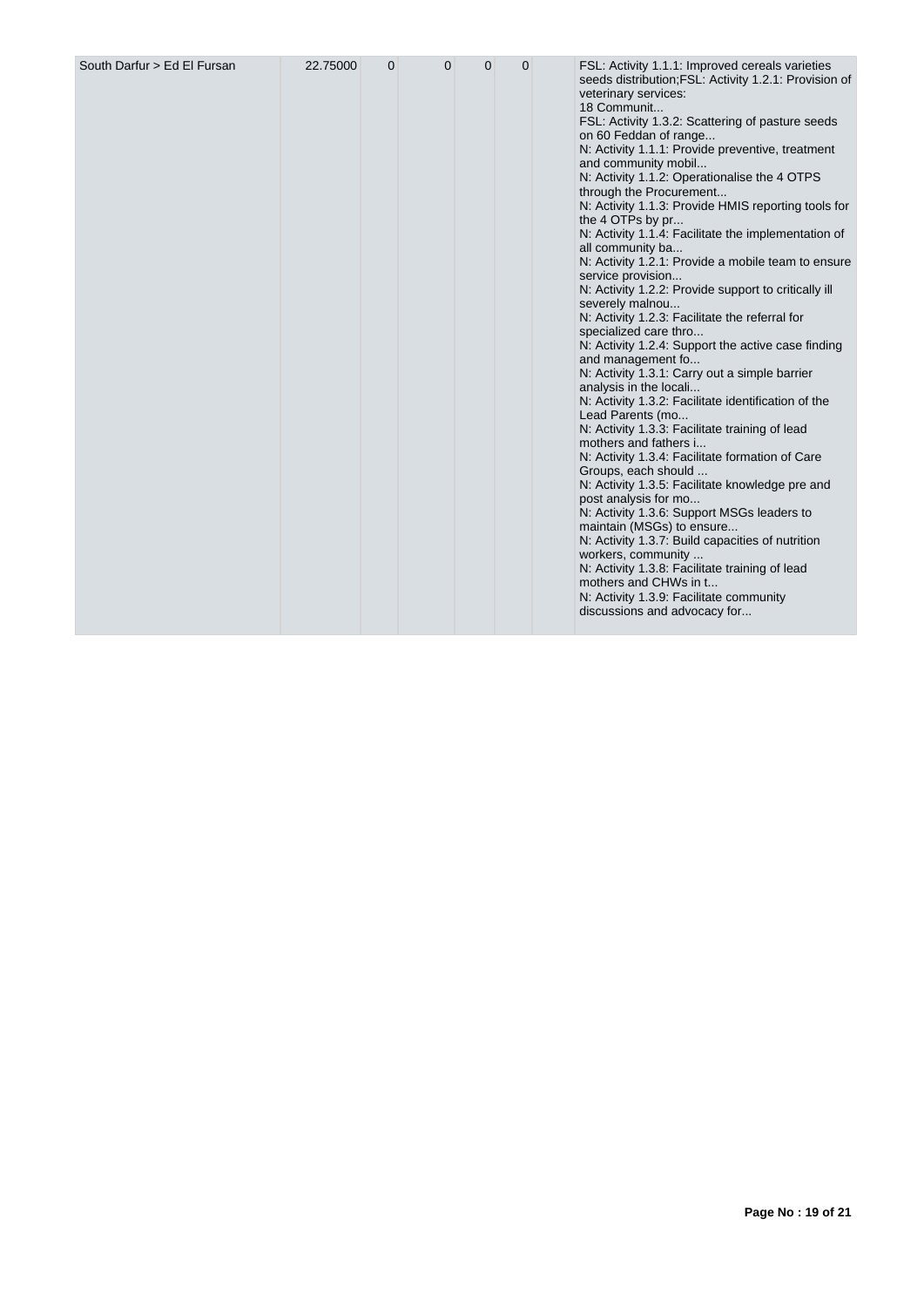| South Darfur > Kass | 24.75000 | $\Omega$ | $\Omega$ | $\Omega$ | 0 |  | FSL: Activity 1.1.1: Improved cereals varieties<br>seeds distribution; FSL: Activity 1.2.1: Provision of<br>veterinary services:<br>18 Communit<br>FSL: Activity 1.3.2: Scattering of pasture seeds<br>on 60 Feddan of range<br>N: Activity 1.1.1: Provide preventive, treatment<br>and community mobil<br>N: Activity 1.1.2: Operationalise the 4 OTPS<br>through the Procurement<br>N: Activity 1.1.3: Provide HMIS reporting tools for<br>the 4 OTPs by pr<br>N: Activity 1.1.4: Facilitate the implementation of<br>all community ba<br>N: Activity 1.2.1: Provide a mobile team to ensure<br>service provision<br>N: Activity 1.2.2: Provide support to critically ill<br>severely malnou<br>N: Activity 1.2.3: Facilitate the referral for<br>specialized care thro<br>N: Activity 1.2.4: Support the active case finding<br>and management fo<br>N: Activity 1.3.1: Carry out a simple barrier<br>analysis in the locali<br>N: Activity 1.3.2: Facilitate identification of the<br>Lead Parents (mo<br>N: Activity 1.3.3: Facilitate training of lead<br>mothers and fathers i<br>N: Activity 1.3.4: Facilitate formation of Care<br>Groups, each should<br>N: Activity 1.3.5: Facilitate knowledge pre and<br>post analysis for mo<br>N: Activity 1.3.6: Support MSGs leaders to<br>maintain (MSGs) to ensure<br>N: Activity 1.3.7: Build capacities of nutrition<br>workers, community<br>N: Activity 1.3.8: Facilitate training of lead<br>mothers and CHWs in t<br>N: Activity 1.3.9: Facilitate community<br>discussions and advocacy for |
|---------------------|----------|----------|----------|----------|---|--|-------------------------------------------------------------------------------------------------------------------------------------------------------------------------------------------------------------------------------------------------------------------------------------------------------------------------------------------------------------------------------------------------------------------------------------------------------------------------------------------------------------------------------------------------------------------------------------------------------------------------------------------------------------------------------------------------------------------------------------------------------------------------------------------------------------------------------------------------------------------------------------------------------------------------------------------------------------------------------------------------------------------------------------------------------------------------------------------------------------------------------------------------------------------------------------------------------------------------------------------------------------------------------------------------------------------------------------------------------------------------------------------------------------------------------------------------------------------------------------------------------------------------------------------------------|
|---------------------|----------|----------|----------|----------|---|--|-------------------------------------------------------------------------------------------------------------------------------------------------------------------------------------------------------------------------------------------------------------------------------------------------------------------------------------------------------------------------------------------------------------------------------------------------------------------------------------------------------------------------------------------------------------------------------------------------------------------------------------------------------------------------------------------------------------------------------------------------------------------------------------------------------------------------------------------------------------------------------------------------------------------------------------------------------------------------------------------------------------------------------------------------------------------------------------------------------------------------------------------------------------------------------------------------------------------------------------------------------------------------------------------------------------------------------------------------------------------------------------------------------------------------------------------------------------------------------------------------------------------------------------------------------|